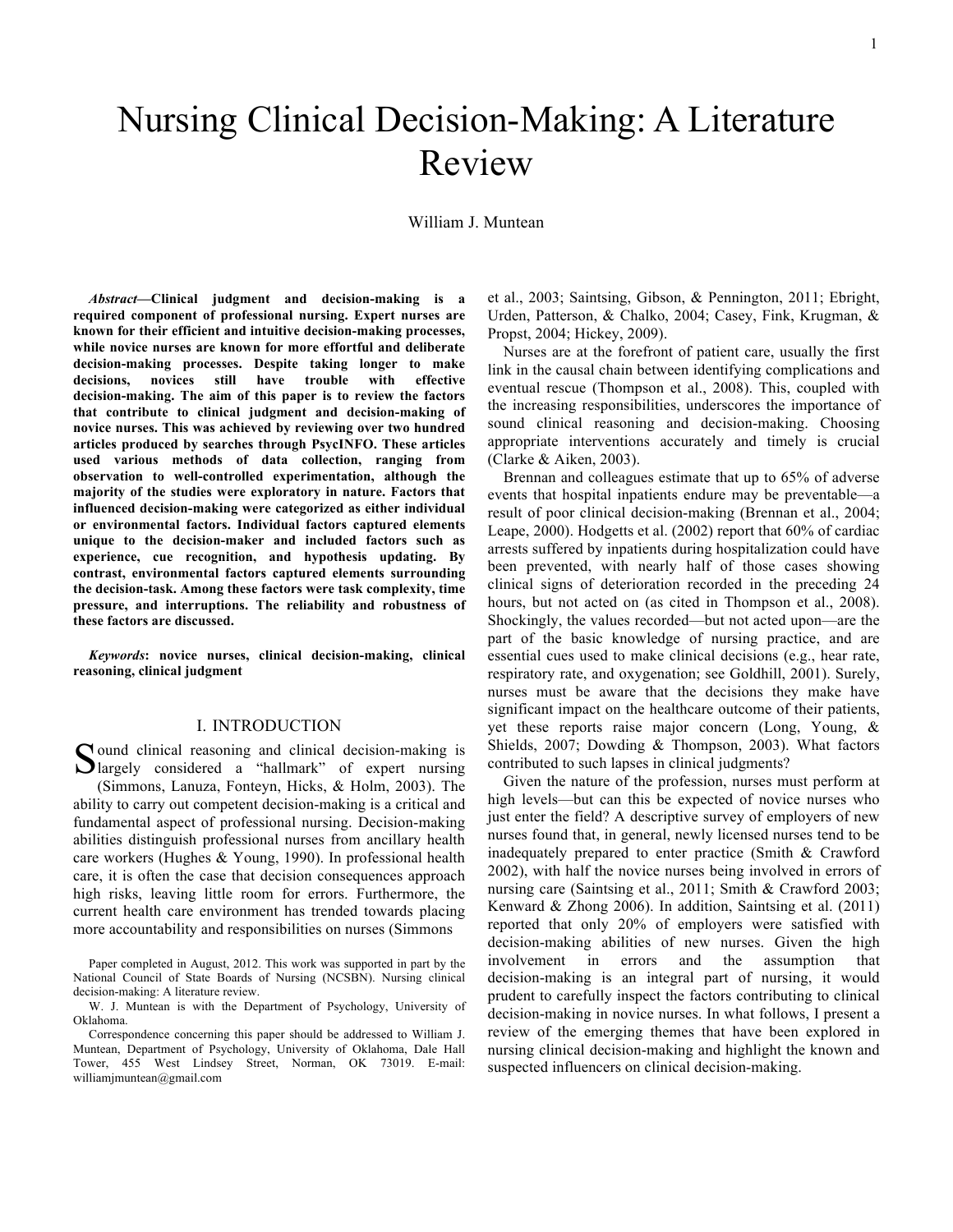# II. LITERATURE REVIEW PROCESS

An evaluation of the peer-reviewed literature generated from PsycINFO with various combinations of the terms "decision-making", "judgment", "clinical", "novice", and "nursing" was carried out. The following limits were placed on the search: (1) articles must come from peer-reviewed journals; (2) only English language publications were reviewed; and (3) full text of the article must be available. Using these criteria, the search produced an overwhelming set of articles—over 1500 studies. Of these articles, roughly 800 were loosely related to nursing clinical decision-making and were reviewed. This subset of articles produced about 200 articles that had strong relevance to clinical decision-making and were subjected to a more detailed and thorough review.

The following paper summarizes research from the final subset of articles. In addition to a database search, citations to and from articles were also used. This led to the review of several book chapters, but to foreshadow a general theme found in the literature, most chapters are not reported because of the highly subjective nature of the content. Overall, this process uncovered three research themes on clinical decision-making—research on factors that influence nurse participation in clinical decision-making, research comparing decision-making processes between novice and expert nurses, and research on factors known (or suspected) to influence decision-making in nursing.

The single primary objective of this literature review was to uncover factors that influence clinical decision-making (either positively or negatively) in first-year novice nurses. However, there is a dearth of studies conducted with such a specific research goal; studies either deviate on participants used or focus on other aspects of clinical decision-making. There are several likely reasons that research on clinical decision-making of novice nurses is limited. First, there is a lack of consistency as to what constitutes a novice nurse (Simmons et al., 2003). Several researchers qualify nursing students (perhaps inappropriately) as novices (Tanner, Padrick, Westfall, & Putzier, 1987; Thiele, Holloway, Murphy, & Pendarvis, 1991; Baxter & Rideout, 2006; Lofmark, Smide, & Wikblad, 2006; Shin, 1998), whereas others define it within a single year (Ebright et al., 2004; Wainwright, Shepard, Harman, & Stephens, 2011; Saintsing et al., 2011; Greenwood & King, 1995; Forneris & Peden-McAlpine, 2007) and still others define it as within two years (Hoffman, Aitken, & Duffield, 2009; Grobe, Drew, & Fonteyn, 1991).

Second, a substantial number of clinical decision-making researchers have seemingly focused on the development of decision-making abilities and therefore include novice nurses as a mere baseline comparison group (Chunta & Katrancha, 2010; Benner, Tanner, & Chesla, 1992). Lastly, researchers focusing on the core decision-making process are more interested in nurses whose decision-making abilities are purportedly fully developed (e.g., *expert nurses*), which makes the implicit assumption that all novice decision-making is inferior and unstable (Buckingham & Adams, 2000a, 2000b). Often times these studies are carried out on specialized nurses, requiring more expertise and experience than most novice nurses have (Kaasalainen et al., 2007; Marshall, West, & Aitken, 2011; Monterosso et al., 2005). Despite the dispersive focus of the field, studies that had strong implications for novice decision-making were included and described accordingly.

The three lines of research that emerged from the review are intimately related and need to be considered collectively. For instance, factors that influence the frequency of participation in decision-making may have differential effects on expert and novice nurses (Hoffman, Donoghue, & Duffield, 2004; Prescott, Dennis, & Jacox, 1987). Frequency of decision-making participation is assumed to play a critical developmental role in clinical competency (see, e.g., Thiele et al., 1991). Those who receive more opportunity in clinical decision-making are provided with more feedback on their decisions and interventions, ultimately leading to better quality decisions in the future (Thiele, Baldwin, Hyde, Sloan, & Strandquist, 1986). This is not to say that experience alone accounts for the development of decision-making skills (Benner, 1984), but instead it allows for more occurrences of factors that contribute to clinical decision-making skill development (Zinsmeister & Schafer, 2009).

Studies comparing novice and expert nurses are important for understanding clinical decision-making. This line of research focuses on the underlying decision-making process involved when nurses make clinical decisions. Various theoretical frameworks are put forth in the literature and each is useful for investigating decision-making factors because the frameworks break down the decision process into subcomponents—providing simpler methods of investigating influencers. For instance, expert nurses have been shown to use more forward reasoning in decision-making (e.g., data evaluation triggers a hypothesis), while novice nurses are shown to use more backward reasoning (e.g., hypothesis constrains data evaluation). Therefore, any manipulation affecting the collection of information (e.g., the quality of information, the ratio of confirming/disconfirming evidence to a particular action plan, etc.) will differentially impact expert and novice nurses in their ability to update their hypothesis. Hence, offering a method to differentiate between novice and expert nurses (Lamond, Crow, & Chase, 1996; Lauri & Salantera, 1995).

The final theme in the literature review is research that investigated factors contributing to clinical decision-making. These studies tend to be qualitative in nature (e.g., focus groups, think-aloud, observations) and use self-report questionnaires or survey methods for data collection (Funk, Tornquist, & Champagne, 1995), which might be problematic because conclusions are drawn on an ad hoc, exploratory basis (for a lengthier explanation, see Thompson, 1999a). That is, researchers explore transcriptions of interview or observation data and find general decision-making factors that are reported by participants. No further confirmatory research is conducted to determine whether the factors in question are discovered through chance or are actually found in the nursing population.

Few studies employ experimental techniques (e.g., manipulation of variables, proper controls, randomization, etc.). This speaks to the difficulty and complexity of conducting nursing research in applied environments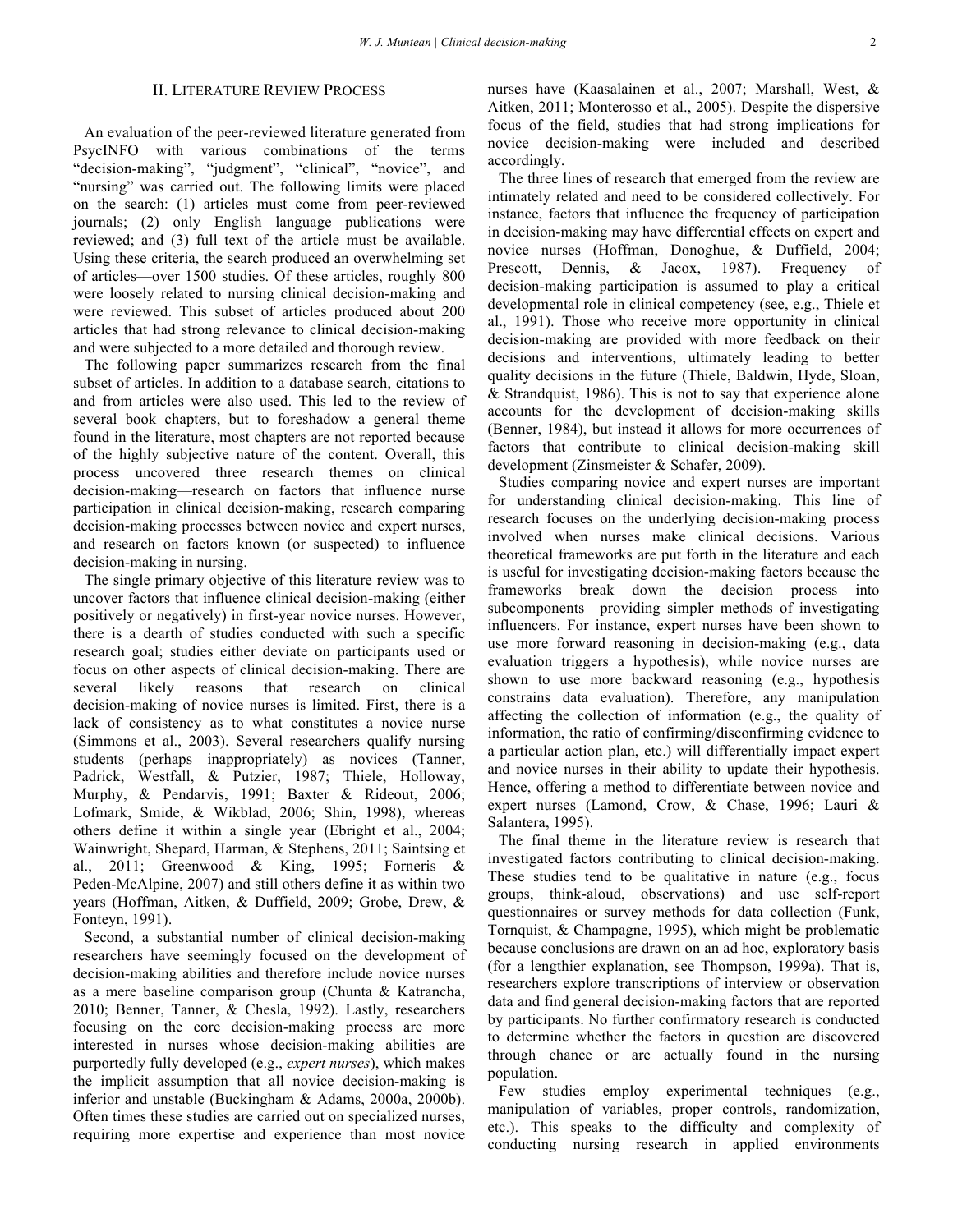(Dowding & Thompson, 2003; Aitken, Marshall, Elliott, & Mckinley 2011). Although experimentation has the benefit of controlling for nuisance variables (e.g., confounds) and showing causality, it runs the risk of oversimplification. And while reducing nursing environments to vignettes for the sake of experimentation might show the basic processes of decision-making, doing so can lose sight of the overall picture of applicability. It is the classic argument of *in vitro* versus *in vivo*—applied versus laboratory research. Therefore, regardless of the exploratory nature of nursing clinical decision-making research, these studies lay the groundwork for future experiments to confirm the critical factors that impact clinical judgment and decision-making.

Collectively, these three themes highlight two categories of variables that impact nursing clinical decision-making, individual factors (e.g., cue recognition, knowledge structure, ability to update working hypothesis, communication, current state of emotion, etc.) and environmental factors (e.g., task complexity, time pressure, interruptions, professional autonomy, etc.). Individual factors focus on the decision-maker and various properties of information processing. By contrast, environmental factors relate to the to-be-processed information. For example, a nurse's cue recognition ability will directly impact the efficiency and accuracy of their decisions—an individual factor. However, task complexity— an environmental factor—affects the presentation of cues and has an indirect impact on the decision-maker. The agreement on these factors in the literature is mixed. Some factors, such as task complexity, have repeatedly been shown to impact clinical decision-making (Corcoran, 1986a; Hicks, Merritt, & Elstein, 2003; Hughes & Young, 1990; Lewis, 1997). However, there has been less agreement on other factors, such as education level or experience (Sanford, Genrich, & Nowotny, 1992; del Bueno, 1983; Shin, 1998; Bechtel, Smith, Printz, Gronseth, 1993). Where appropriate, reasons for disparate results are discussed.

# III. APPLIED DECISION-MAKING RESEARCH: METHODOLOGICAL DIFFICULTIES

As mentioned above, the majority of studies reviewed implement qualitative methods, varying primarily between either observational designs or think aloud protocols, although there are a substantial amount of studies that collect data through surveys. There are several issues with these methods that are worth mentioning. First, for qualitative research, regardless of the means of collection, data must be coded either descriptively or thematically. This requires multiple trained coders to ensure reliability in coding. Furthermore, statistics should be provided as to the amount of agreement between coders, also known as inter-rater reliability. Given that the majority of nursing research is qualitative (Cullum, 1997; Thompson, McCaughan, Cullum, Sheldon, & Raynor, 2004; Thompson, 1999a), reliable coding is imperative so results and conclusions are not contingent on researcher bias or ambiguous constructs. However, nearly all articles reviewed either failed to include multiple raters or included multiple raters but provided no measure of inter-rater reliability. This issue is so prevalent in the nursing clinical decision-making literature that Thompson and colleagues published a paper calling on researchers to be more transparent in coding procedures (Thompson et al., 2004).

Employing questionnaires as a means of collecting data affords the luxury of obtaining a large sample, but information collected through this method is contingent on the decision maker's retrospective memory capabilities. These memories are particularly susceptible to a slew of memory biases (e.g., misattribution, suggestibility, hindsight bias, fluency effects, etc.). Caution should be given when interpreting results from studies that use questionnaires to investigate clinical decision-making (Aitken et al., 2011). To add to the problem, questionnaire response rates in some studies drop as low as 29%, raising the issue of selective sampling bias (Thompson, 1999a).

An additional method used to investigate nursing clinical decision-making is through constructed interviews or focus groups. These studies use an introspective approach to collect data: An interviewer guides nurses to explain the decision-making process and factors that affect it. The main concern with all introspective approaches is that it capitalizes on idiosyncrasies of the participant and the environment that surrounds them. Generalizability is very limited, unless the proper sampling techniques are used. For instance, factors that impact novice nurses in one hospital setting might be unique and not prevalent in other hospitals—a conclusion made by Bucknall and Thomas (1995). In complex areas of study, such as nursing, it is extremely challenging and very costly to implement appropriate sampling techniques and still control for nuisance variables.<sup>1</sup>

Setting aside the issue of sampling and generalizability, introspective methodology is not necessarily an improper tool for investigating nursing clinical decision-making factors. In fact, can be an exceptionally powerful technique for grasping a broad range of influential variables—it casts a wide net on seemingly important factors. However, with any broad research approach, additional studies (and to the extent possible, experimentation) should be carried out to provide corroborating evidence and rule out any idiosyncrasies.

Decision classification presents another difficulty in applied clinical decision-making. What constitutes as a *correct* decision? This issue is exacerbated by the fact that most applied nursing research lack the feedback to ascertain whether a nurse's action plan reached an appropriate outcome. For instance, most observational studies examine nurses for several hours over a sequence of several days and observers receive no feedback on the outcome of their nurse's decisions (Buckingham & Adams, 2000a; Long et al., 2007; Dowding & Thompson, 2003). Furthermore, not all decisions or action

<sup>&</sup>lt;sup>1</sup> Stratified random sampling is not the be-all and end-all technique in nursing research. Many authors argue that it is more important to get subjects and data likely to generate robust, rich, and deep understanding (Thompson, 1999a).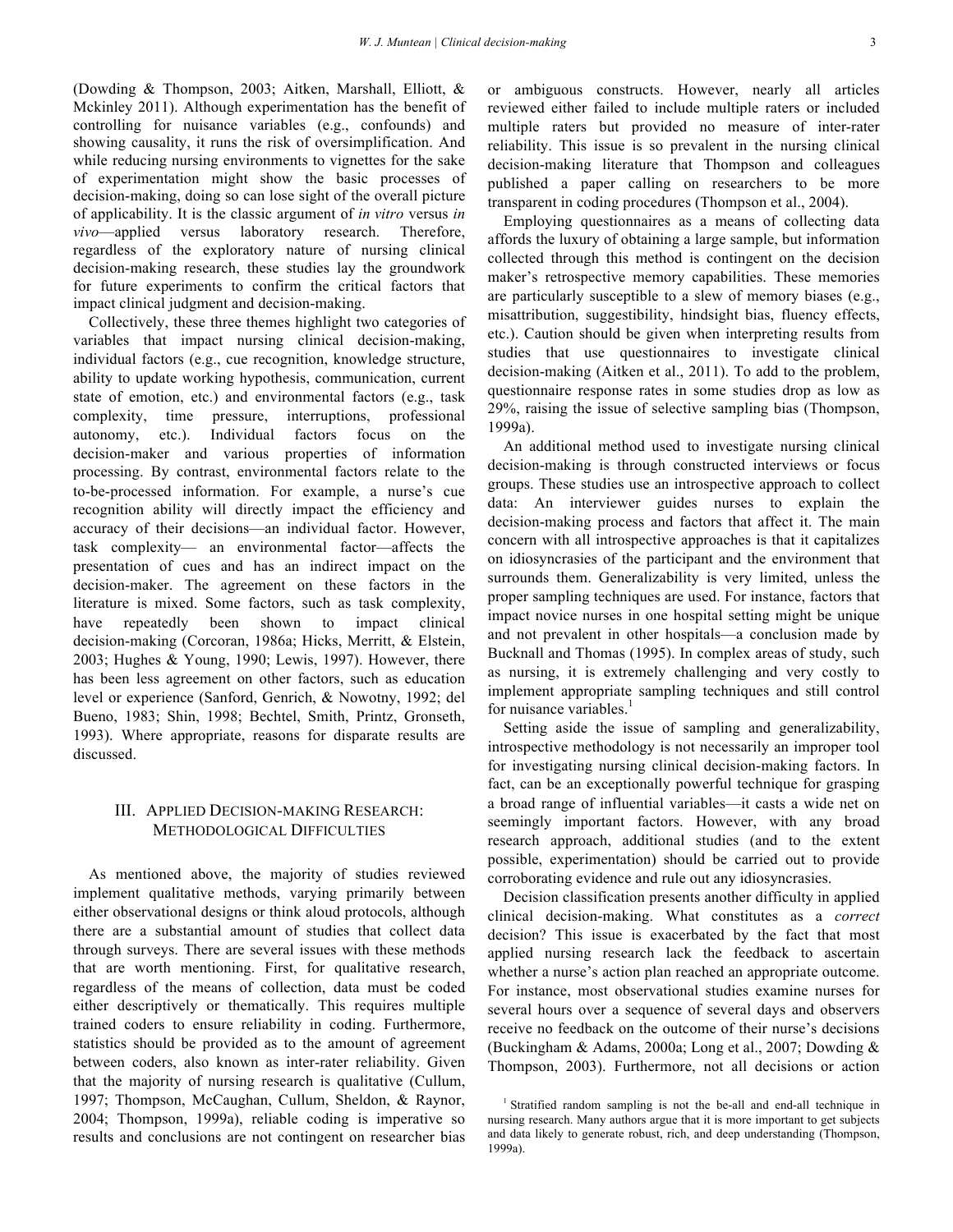plans can be classified as binary. Decisions are often considered on gradient scales. Take for example two decisions or action plans that reach the same conclusion. Despite no differences in outcome, the two decisions could differ in efficiency, resources needed, complexity required, and therefore ultimately differ in quality. One solution offered by Bucknall (2000) and King and Clark (2002) is to encourage researchers to conduct larger scale longitudinal studies. This is an admirable request, indeed, but also a rather costly and difficult paradigm to implement, hence only several studies use this technique (Casey et al., 2004; Standing, 2007; O'Neill & Dluhy, 1997).

Lastly, when comparing observational methods to think aloud protocols, systematic differences have been observed. Think aloud protocols have been shown to collect a greater frequency of decisions than that of observation (Aiken et al., 2011). Specifically, when investigating decision-making involving assessment, diagnosis, and evaluation, think aloud protocols should be used because it affords information that cannot otherwise be collected by observation. However, there are limitations with think aloud protocols. Nurses must be comfortable with a continuous verbalization and they must be given adequate practice sessions. In addition, the very nature of thinking aloud might itself change the decision process that occurs with covert thinking (e.g., Heisenberg effect and/or Hawthorne effect; see Thompson, 2011). Observational methods also have some limitations. They require the observer to become a participant in the environment and their interactions can influence the patient-nurse dynamics—the consequence is creating an artificial setting (Luker & Kenrick, 1992). Therefore, the literature reviewed includes a mix of both observational methods and think aloud protocols.

Before detailing each category of factors, I briefly describe several frameworks of nursing decision-making that have been endorsed throughout the literature. Although these frameworks have been put forth primarily to distinguish between novice and expert nurses, they are insightful and explain the core elements involved in decision-making. Additionally, these frameworks provide the context in which the contributing factors are described in nursing research and, to some degree, in the current review.

# IV. CLINICAL DECISION-MAKING MODELS AND FRAMEWORKS

One source of complexity that surrounds nursing clinical decision-making is that different nurses use different decision strategies. Depending on the dynamics of the task a single nurse can even use multiple strategies (Corcoran, 1986a, 1986b; Jenks, 1993; Cader, Campbell, & Watson, 2005). Factors that influence one method of decision-making may not have the same effect on another decision strategy (Baker, 1997). A unifying approach to nursing clinical decision-making is exceptionally difficult for this reason. There are a few proponents of this approach, though.

Buckingham & Adams (2000a, 2000b) suggest that the major clinical decision-making theories are so similar that they only differ in terminology and semantics. They argue that decision-making research would be much more efficient and communicable if the research community endorsed this approach rather than placing so much energy on distinguishing theories apart<sup>2</sup>. Despite the similarities (or differences) three popular theories are summarized below.

# *Skills acquisition and the humanistic-intuitive approach*

Perhaps the most influential framework of nursing decision-making is Benner's (1984) modification of the skills acquisition theory (for a review, see Dreyfus & Dreyfus, 1986). Benner postulated that clinical decision-making expertise is developed through experience as one progresses through five stages of skill acquisition. The first stage is the *novice* stage, which describes a beginner in the nursing domain. They learn through instruction and learn domain-specific facts, features, and actions (Gobet & Chassy, 2008). Novice decision-making is context free, meaning that novices ignore idiosyncrasies of the situation. This results in decision-making that is primarily rule based. It is inflexible and resulting in very limited performance.

After acquiring a fair amount of experience, a novice progress to an *advance beginner*. Advance beginners account for more situational variables when making decisions. Decision-making attributes start to become context dependent. They also make use of limited past experience (given that they have had a similar past encounter). The *competence* stage involves organization structures such as hierarchical long-range plans. Decisions are reached with greater efficiency, albeit still relying on conscious, abstract, analytical, and deliberate planning.

The *proficiency* stage marks holistic thinking rather than fragmented subcomponents. Problem features are viewed as salient or irrelevant, allowing decision-makers to organize and analyze a situation intuitively, but analytical thinking is still required to choose the action plan. Lastly, *expertise* stage represents those who can understand a situation intuitively *and* make decisions intuitively as well. Accordingly, experts act naturally and often reach conclusions without explicit understanding. Experts can revert to previous stages of analytical thinking if a situation is novel or their initial intuition is incorrect.

A strength of the humanistic-intuitive model of decision-making is its simplicity. It describes the progression from novice to expert succinctly—from a slow and hesitant decision-maker to a fast and fluid problem solver. It captures the relationship between knowledge and experience. Another strength of the theory is that it captures the involvement of emotion, namely in the intuition process (Benner et al., 1992; Jenks, 1993). Perhaps this is the reason why the framework has been adopted as the standard in nursing clinical decision-making (Agan, 1987; Benner & Tanner, 1987;

<sup>2</sup> For an example of the lively ongoing debate on nursing clinical decision-making theories, see English, 1993; Darbyshire, 1994; Benner & Tanner, 1987; Cash, 1995; Benner, 1996.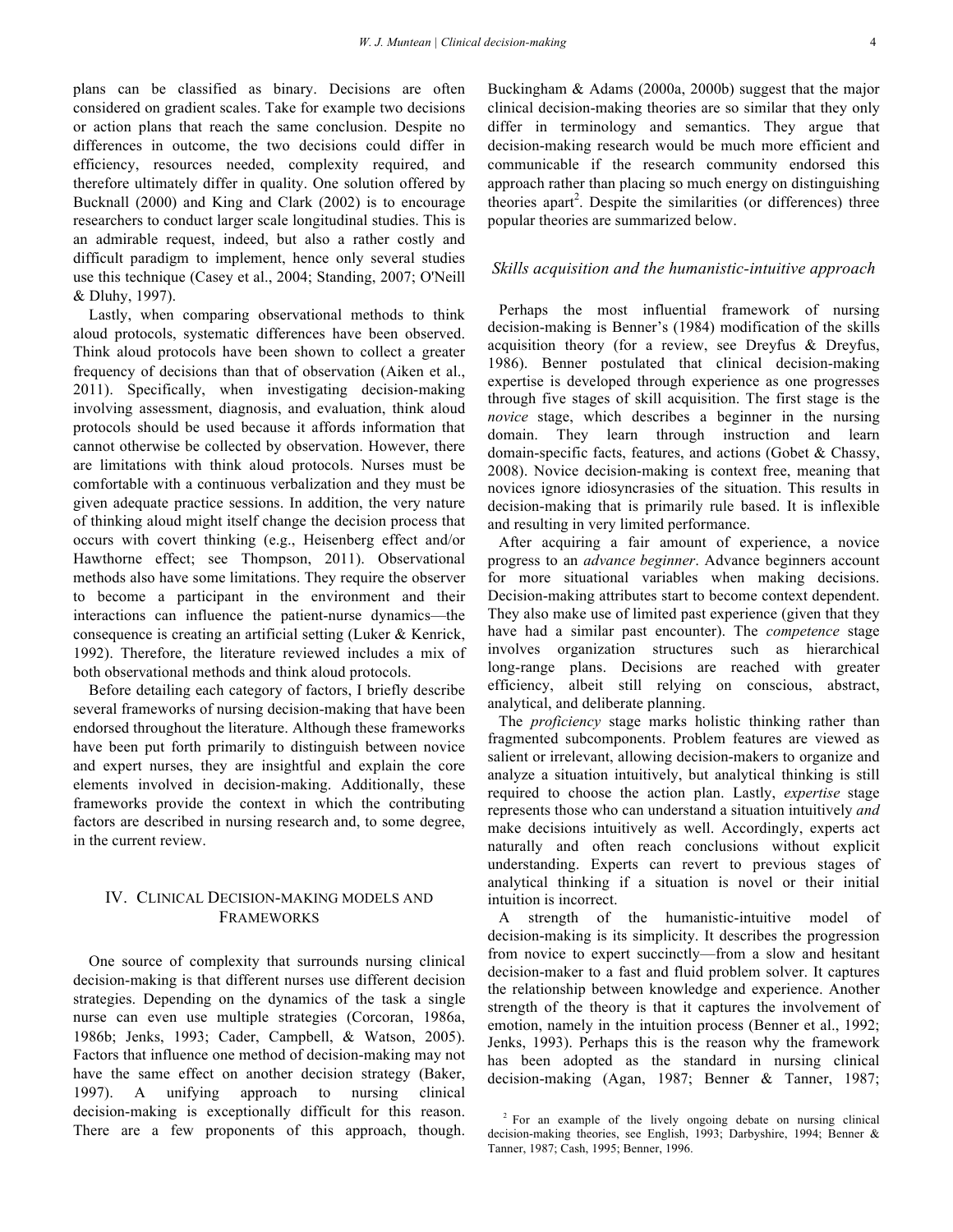Corcoran, 1986a, 1986b; Crandall & Getchell-Reiter, 1993; Pyles & Stern, 1983; Rew, 1988, 1990, 1991; Schraeder & Fisher, 1986, 1987; Young, 1987). Intuition is phenomenological in spirit and is often described as a feeling of knowing something without conscious use of reason (Banning, 2007) or an understanding without rationale (Benner & Tanner, 1987). For this reason, hypothesis testing is not necessarily used as a criterion for accurate or inaccurate propositions and reasoning, which raised much skepticism as to whether this approach is scientifically based (Banning, 2007; Cash, 1995; English, 1993).

Due to the phenomenological nature, researchers using this approach have a difficult time unifying the definition of intuition (Buckingham & Adams, 2000b). As a consequence, nursing decision-making literature is filled with this loose construct. For example, over 25% of the articles reviewed used the term 'gut feeling' as a proxy for intuition when surveying nurses on factors that led to their decisions (see, e.g., Burman, Stepans, Jansa, & Steiner, 2002; Pretz & Folse, 2011; Ericsson, Whyte, & Ward, 2007). This raises the question, how can this body of research differential between 'gut feelings' and guesses? If surveys included a *guess* option, how would the endorsement of this choice be interpreted—especially when a guess resulted in the correct decision? Would that constitute as intuition, being a *gut feeling guess*? Hence, therein lies the biggest criticism of this framework, construct specificity (Rew, 2000).

Recent studies have made attempts to better define intuition as it is used in nursing clinical decision-making (e.g., domain specific intuition; Rew, 2000; Smith et al., 2004; Smith, 2006, 2007; Miller, 1995; Pretz & Folse, 2011). Rew (2000) conducted a three-phase study on validating an intuition assessment scale, hoping that it would provide a way to measure a nurse's propensity of utilizing intuition. The scale started out with a 50-item questionnaire that covered six conceptual categories relating to complex decision-making: uses sudden/immediate insight, creativity, risk taking, rigidity, cautiousness, and realistic approach (Rew, 1986; Masters & Masters, 1989). An expert nursing panel reviewed the assessment and reduced the number of questions to 28 items. Following the review, a Content Validity Index was carried out and revealed a high level of agreement (CVI = .96).

| ACKNOWLEDGES USING INTUITION IN NURSING SCALE |  |  |
|-----------------------------------------------|--|--|
|                                               |  |  |

| OUESTION<br># | <b>SCALE ITEM</b>                                                                                                                     |
|---------------|---------------------------------------------------------------------------------------------------------------------------------------|
| 1             | There are times when I suddenly know what to do for a<br>patient, but I don't know why.                                               |
| 2             | I am inclined to make decisions based on a sudden flash of<br>insight.                                                                |
| 3             | There are times when I immediately understand what to do<br>for a patient, but I can't explain it to other people.                    |
| 4             | There are times when I feel that I know what will happen to<br>a patient, but I don't know why.                                       |
| 5             | There are times when a decision about my patient's care just<br>comes to me.                                                          |
| 6             | There are some things I suddenly know to be true about<br>some of my patients, but I am unable to support this with<br>concrete data. |
| 7             | Sometimes I act on a sudden knowledge about a patient to<br>prevent a crisis from developing even when I can't explain<br>it.         |

Note—Reproduced from Rew (2000)

TABLE 2 INTUITION FACTORS

| <b>FACTOR</b> | <b>SCALE ITEM</b>                                                       |
|---------------|-------------------------------------------------------------------------|
| Physical      | I get a shiver down my spine when I think something is                  |
| sensations    | wrong with my patient.                                                  |
|               | The hair on my arms and neck stand up when something                    |
|               | is wrong with my patient.                                               |
|               | I get a lump in my throat when something is wrong with<br>my patient.   |
|               | I feel cold when something is wrong with my patient.                    |
|               | I feel nauseous when something is wrong.                                |
| Premonitions  | I experience a gut reaction when something is wrong<br>with my patient. |
|               | I get a bad feeling about a patient's condition.                        |
|               | I get a persistent feeling about a patient's condition.                 |
|               | I get a sinking feeling in my stomach when something is                 |
|               | about to go wrong.                                                      |
| Spiritual     | I connect with my patients at the soul level.                           |
| connections   | I sense a spiritual connection with my patients.                        |
|               | I experience a deep connection with my patients.                        |
|               | I do not need verbal communication to sense a spiritual                 |
|               | connection with my patient.                                             |
| Reading cues  | I read the non-verbal body language of my patient.                      |
|               | I read non-verbal cues of my patient.                                   |
|               | I can read my patient's expressions.                                    |
| Sensing       | I sense positive energy coming from my patient.                         |
| energy        | I sense negative energy coming from my patient.                         |
|               | I sense an energy field around my patient                               |
| Apprehension  | I experience a feeling of dread when caring for my                      |
|               | patient.                                                                |
|               | I get a nagging feeling about a patient's condition.                    |
|               | I feel anxious when I think something will go wrong.                    |
|               | I get an odd feeling about a patient's condition.                       |
| Reassuring    | I get a calm feeling when I know things will be okay.                   |
| feelings      | I get a peaceful feeling when I know my patient is                      |
|               | stable.                                                                 |

Note—Reproduced from Smith, Thurkettle, & dela Cruz (2004)

In the next phase, the assessment was sent out to 106 nurses and responses were subjected to a principal component factor analysis. This analysis led to a six-factor model. However, seven questions had very low factor loadings and thus the scale was reduced to 21-items. For the final phase of the study, the reduced scale was administered to an additional set of nurses. As before, a factor analysis was conducted on these responses. This time three factors were retained, and only a single factor clearly came from the original domain. The author then further reduced scale to a unidimensional measure of seven questions and labeled it as the Acknowledges Using Intuition in Nursing Scale (AUINS) (see Table 1). Interestingly, this measure has yet to be explicitly tested in the decision-making literature. How does this measure correlate with the quality and efficacy of decisions that nurses make?

Smith and colleagues have also made attempts at better defining intuition (Smith, Thurkettle, & dela Cruz, 2004; Smith, 2006). Using similar exploratory factor analyses that Rew (2000) used, Smith et al. (2004) developed their own intuition measurement scale. This resulted in a 25-item scale with seven factors: physical sensations, premonitions, spiritual connections, reading cues, sensing energy, apprehension, and reassuring feelings (see Table 2). The most striking issue with this study (and the follow-up study, Smith, 2006) was that nursing students were used as participants. This is seemingly problematic because according to Benner's theory, novice nurses lack the intuition abilities that expert nurses have (Benner et al., 1992). Collectively, these studies take on the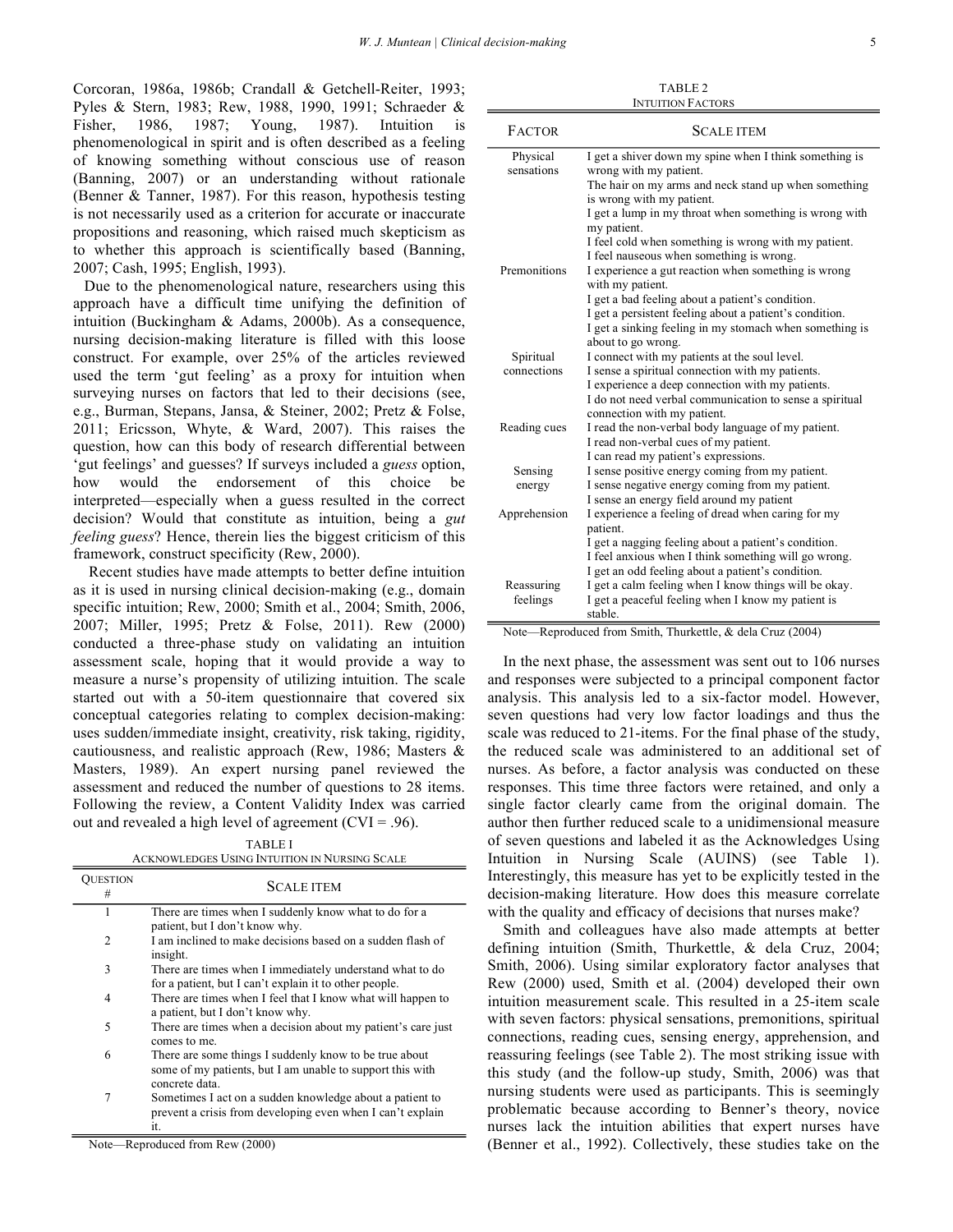challenge of establishing a valid construct of intuition, but there are too many remaining issues surrounding the measurement scales that prevent their adoption in the literature (but see Pretz & Folse, 2011).

Despite the aforementioned challenges with conducting research on domain specific intuition, there is plenty of evidence that suggest the role of intuition in nursing clinical decision-making. Pretz & Folse (2011) administered several domain specific measures of intuition, as well as domain general (e.g., Myers–Briggs Type Indicator, Myers, McCaulley, Quenk, & Hammer, 1998; Rational-Experiential Inventory, Pacini & Epstein, 1999), to nurses of various experience (from nursing students through nurses with over 25 years of experience). The researchers sought to test the hypothesis that preference and the use of intuition increased with experience. Their battery of tests and surveys showed an overwhelming use of intuition and more experienced nurses placed a greater reliance on intuition when making clinical decisions, confirming their hypothesis. Additionally, King and Clark (2002) conducted an observational study on nurses ranging from advance beginner to expert nurses (according to Benner's classification; Benner & Tanner, 1987) and found traces of intuition in both expert and non-expert nurses, but intuition was better utilized by expert nurses. These studies, along with others (King & Appleton, 1997; Manias, Aitken, & Dunning, 2004; McCormack, 1993; Traynor, Boland, & Buus, 2010) suggest that experience and expertise are key factors in the use of intuition.

# *Information-processing Model and Hypothetico-deductive Reasoning*

An alternative framework for nursing clinical decision-making is the information-processing model. The decision-maker is viewed as a capacity-limited information-processing system that interacts with the problem task (Joseph & Patel, 1990; Hamers, Abu Saad, & Halfens, 1994). It assumes the system (i.e., the decision-maker) has a memory component comprising two parts, short-term and long-term memory. In simple terms, short-term memory holds information for online processing. It is limited in capacity, usually no more than seven chunks (e.g., recognizable patterns; Newell & Simon, 1972). Long-term memory is limitless and stores knowledge structures of both factual (semantic) and experiential (episodic) memories. The interaction of short-term and long-term memory provides the mechanism of information processing used in decision-making. This model attributes decision-making to four components: (a) cue acquisition, (b) hypothesis generation, (c) cue interpretation, and (4) hypothesis evaluation (Elstein, 1976).

Initially, a decision-maker searches for cues relating to the problem task. Data collection occurs through various methods, sometimes even implicitly. For instance, a nurse might read a patient's medical chart—an explicit method of data collection—and then supplement that information with salient cues gained from their interaction with the patient—implicit cues. Afterwards, or in some cases even before finishing data collection, a hypothesis is generated from long-term memory. This is followed by the generation of an action plan.

The framework places a constraint on the number of working hypotheses a decision-maker can hold active in short-term memory, usually four or five. Hypotheses and action plans are loosely tested through cue evaluations, where cues are considered as either supporting, refuting, or noncontributing to the hypothesis. Finally, the hypothesis is evaluated and either entertained or replaced by another generated hypothesis, thereby repeating the evaluation process. This framework is assumed to be analytical, arriving to a conclusion in a logical and linear manner that can be repeated and readily communicated (Panniers & Walker, 1994).

The information-processing model uses a scientific or hypothetico-deductive approach to assist metacognitive reasoning (Banning, 2007). It makes the assumption that decision-makers follow rational logical when arriving to a decision. Much like the humanistic-intuitive approach, the analytical model also accounts for different levels of experience and knowledge. During the cue recognition stage, past experience facilitates the recognition of meaningful cues and patterns; greater experience results in faster processing and finer recognition acuity of relevant cues. Hence, less experienced nurses will find it more difficult to initially understand a problem-task than a nurse with more experience (O'Neill, Dluhy, & Chin, 2005).

In addition, a novice nurse's lack of experience will hinder the hypothesis generation phase—they will have greater difficulty producing an appropriate hypothesis. This, coupled with the lack of cue recognition, produces a synergistic effect of inaccurate decision-making. Not only can the information-processing model account for differences in experience, it has an advantage over the humanistic-intuitive approach by providing a template to facilitate communication on how one arrived to a conclusion. This is a key strength of the analytical model and an element that distinguishes itself from the intuitive approach of decision-making: Intuition is an intangible process, whereas hypothetico-deductive reasoning follows well-defined stages. Moreover, the model breaks down complex decision-making into simpler parts that can be carefully examined in isolation.

Support for the information-processing model comes from the large body of studies comparing novice and expert nurses (see, e.g., Boblin, Baxter, Alvarado, Baumann, & Akhtar-Danesh, 2008; Botti & Reeve, 2003; Lamond et al., 1996). In one study, Offredy (1998) conducted structured interviews, taped interviews, and finally observations of practitioner consultations. Interview transcriptions and observation notes were subjected to a content analysis and categorized according to which type of decision process was used. Offredy noticed that for anything more than simple low-consequence routine issues, nurses began using hypothetico-deductive reasoning. This was true for all levels of expertise, though Offredy pointed out that experienced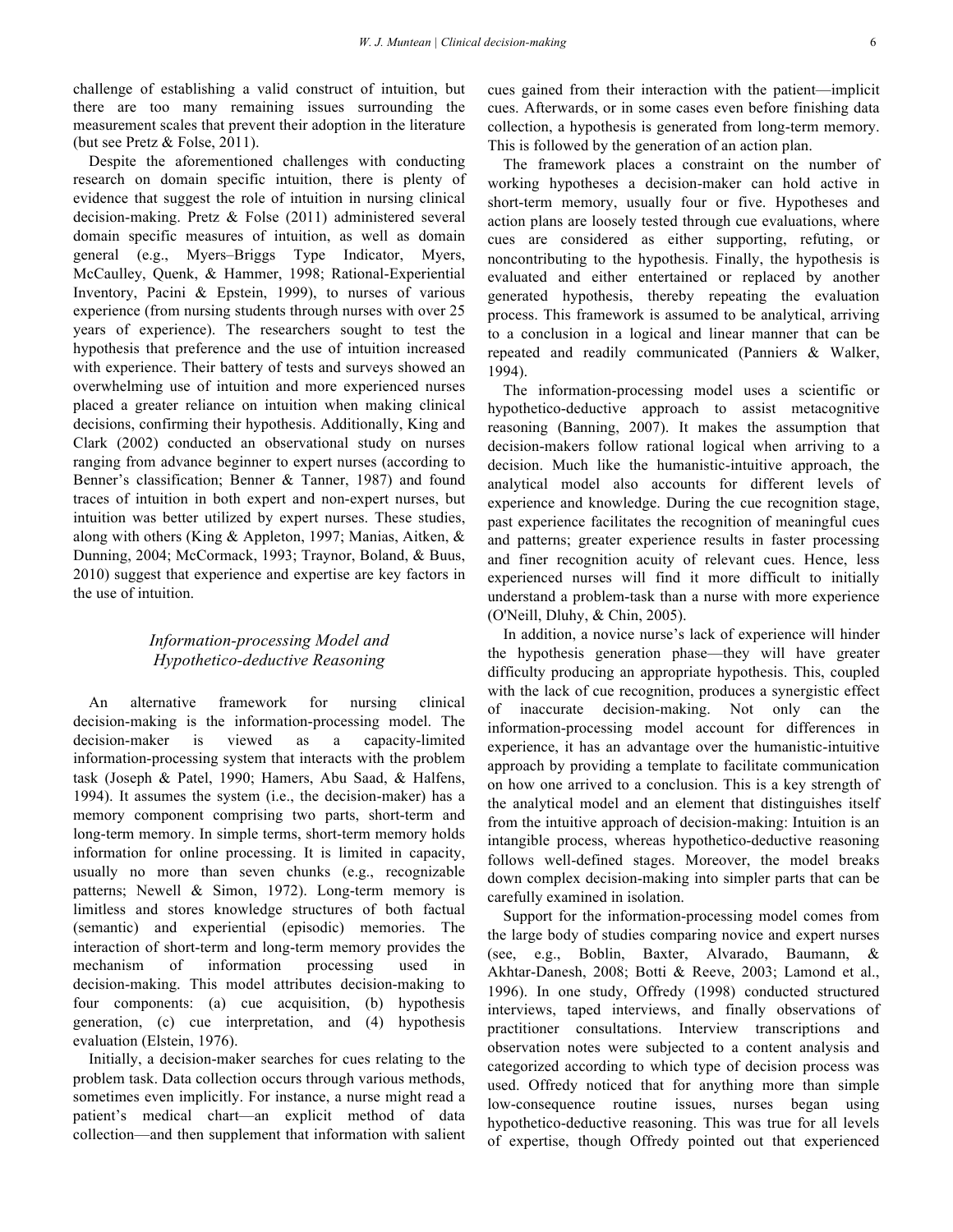nurses did report the involvement of intuition. Interestingly, when task-problems became complex and unfamiliar, expert nurses abandoned the use of intuition and reverted back to analytical models of decision-making. This study, like others (e.g., Hicks et al., 2003; Hughes & Young, 1990), shows the involvement of both analytical reasoning and intuition in nursing clinical decision-making.

# *Cognitive Continuum Theory*

Analytical decision-making and intuition are not mutually exclusive, per se. While analytical reasoning follows procedural rules to reach a decision, intuition is not occluded from the involvement in this process. Besides, both strategies involve pattern/cue recognition. According to the hypothetico-deductive model, cue recognition primarily involves conscious recognition, whereas intuition is exclusively a subconscious recognition (Manias et al., 2004). Similarly, hypothesis generation under the hypothetico-deductive model is explicitly formulated from the reviewed data, whereas intuition assumes hypotheses are generated implicitly with a degree of automaticity (Buckingham & Adams, 2000b). Several theories describe the decision-maker's transition from analytical decision-making to more abstract intuitive strategies (see, e.g., Cader et al., 2005; Standing, 2008; Harbison, 2001).

The cognitive continuum theory serves to reconcile the opposing views that decision-making is purely analytical or purely intuitive (Hammond, 1981; Harbison, 2001). It assumes that decision-making strategies are located along a continuum that is determined by the task structure (Hamm, 1988; Thompson, 1999b). In other words, the situational context of a problem determines which strategy is the most ideal approach to decision-making. In nursing clinical decision-making research, evidence for this postulation comes from studies that show nurses varying decision strategies for different tasks and problems (Corcoran, 1986a, 1986b; Hicks et al., 2003; Lauri et al., 2001; Cader et al., 2005; Hughes & Young, 1990). In addition, many nursing decision-making theorists proclaim the importance of contextual elements, also commonly known as domain-specific knowledge structures (Crow, Chase, and Lamond, 1995).

In a study conducted by Crow et al. (1995), nurses reported that experience in a particular nursing domain brought about a contextual familiarity. In familiar situations, elements surrounding the task problem are more concrete and easily understood. By contrast, unfamiliar situations bring about ambiguous task elements and are more challenging to discern.

In the cognitive continuum, familiarity is subsumed by how ill- or well-structured a task is perceived by the decision-maker. The amount and type of information cues associated with the judgment task is critical to the theory. A problem increases in structure as more cues are recognized, provoking the use of analytical decision-making. As a problem becomes more ill-structured the theory suggests the decision-maker should increase their preference towards intuitive decision-making. On the one hand, well-structured tasks can be compartmentalized, have a high degree of certainty, and are not marked by time constraints. On the other hand, ill-structured tasks have a low-level of decomposition, have a high degree of uncertainty, and have to be resolved quickly (see Figure 1).



Fig. 1. The cognitive continuum. Reproduced from Lamond & Thompson (2000)

Additional factors help determine where along the cognitive continuum a task problem lies. According to the theory, task complexity—which can involve the number of information cues, redundancy of cues, or the principle of combining cues—has a major impact on decision-making strategies; which is empirically supported in several studies (Corcoran, 1986a, 1986b; Lewis, 1997; Hughes & Young, 1990).

The environmental presentation of material related to the problem has a similar effect; it can either reduce or increase the structure of the decision-task. If the environment allows for an adequate time to reach a decision then the perceived structure of the task is increased. The opposite is true as well: Greater time pressure results in less structured tasks and requires a greater reliance on intuition. In contrast to holistic representations of the decision task, the environment can present decision information in smaller subcomponents—allowing the decision maker to analyze the information linearly and independently. As mentioned above, this results in well-structured tasks.

In summary, the cognitive continuum theory brings resolution to the opposing views that decisions are either all analytical or all intuitive. It balances the criticism that (a) analytical thinking is a unitary generic process that is insensitive to idiosyncrasies of the decision task context and (b) that intuition is almost entirely tied to context-specific elements that are unique to each decision. This solution acknowledges the diversity of individual cognitive strategy thereby mitigating some complexity in nursing decision-making. It provides a valid framework for theoretical and empirical testing, some of which will be discussed below.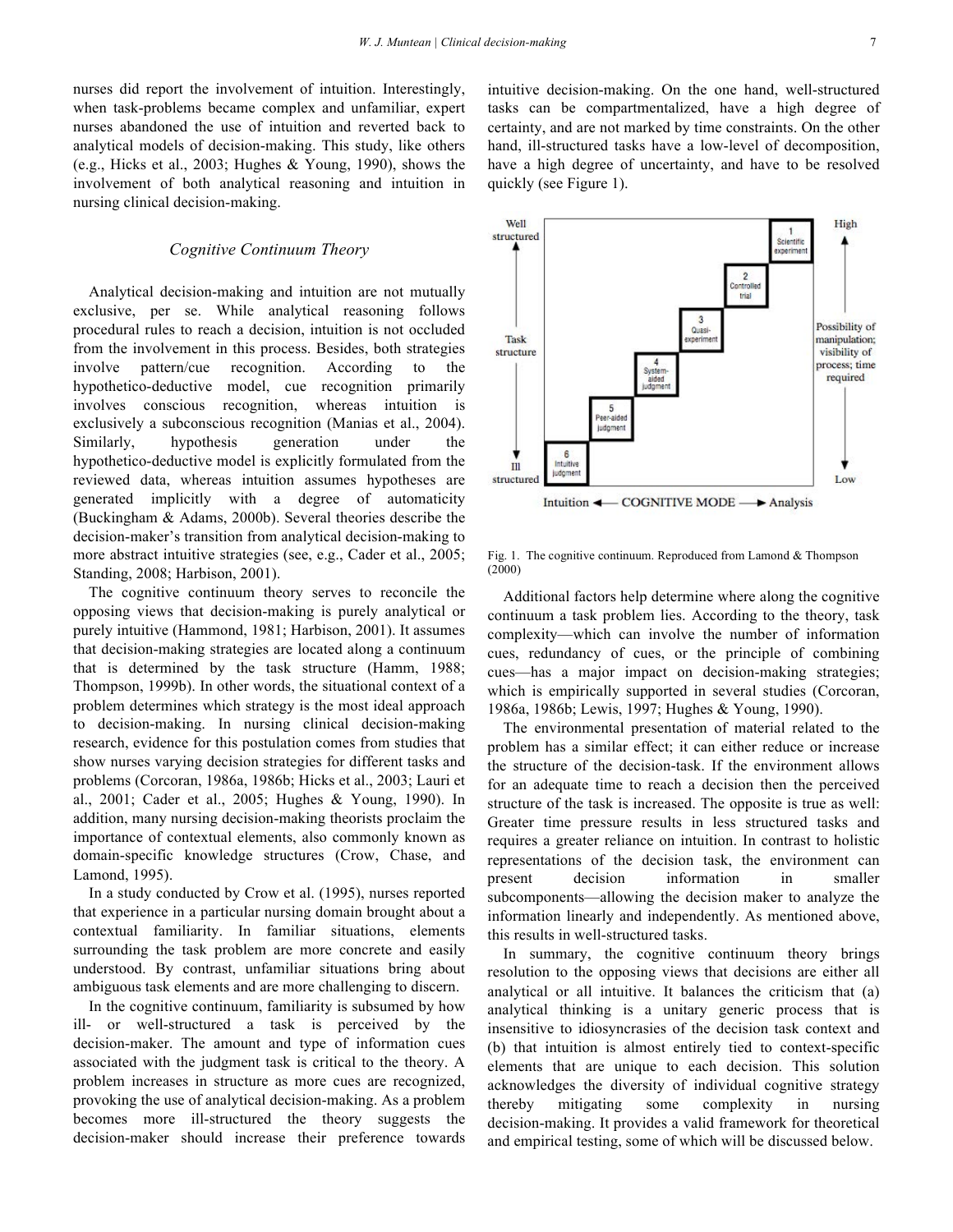# V. FACTORS IMPACTING NURSING CLINICAL DECISION-MAKING

The literature review revealed studies mentioning a number of factors that contribute to clinical decision-making. A variety of methods were used in these studies; controlled experimental settings, robust observations, focus group interviews, and/or questionnaires. As such, the scientific rigor varies between studies, resulting in several inconsistent findings. However, despite the lack of scientific merit of some studies, there are "clusters of recurring findings" (Thompson, 1999a pg. 816) that suggest these factors be given some a priori theoretical consideration. The following factors are categorized as either individual factors or environmental factors.

# *Individual Factors*

## *Age and Education Level*

Bakalis, Bowman, and Porock (2003) conducted an experiment comparing Greek and English nurses on their clinical decision-making abilities. Within each country, eight hospitals were randomly selected to sample nurse volunteers. Nurses from coronary care units with a minimum of 6-months experience participated. Eight clinical decision-making-cards were presented to the nurses; half on acute phases and the other half on recovery phases. Each card required at least five decisions to be made, which were scored on a 5-point scale ranging from helpful to inappropriate. Furthermore, the nurses had a "call the doctor" option to indicate where in the decision-making process the nurse handed the decision over to the medical staff. In addition to the clinical decision-making-cards, nurses had to rank order 10 factors (knowledge, clinical experience, job description, intuition, medical cover, clinical guidelines, authority, autonomy, stress, and post-registration education) on their importance in influencing their decision-making.

Collapsing across country, the authors separately regressed decision-making scores on four demographic variables—age of nurse, years of experience, academic attainment, and medical cover. All four factors had reliable effects on decision scores; nurses scored higher with increasing age, with more experience, with more academic attainment, and with more medical cover. It is important to point out that there were significant correlations among the demographic variables, so it is unclear from the analyses run whether the variables measure a similar underlying construct—knowledge. Nonetheless, this study underscores the importance that knowledge plays in decision-making.

The Bakalis et al. (2003) experiment supported the hypothesis that academic attainment positively impacts clinical decision-making, but the literature review revealed conflicting results. Some studies showed that education level promoted successful decision-making (Prescott et al., 1987; Verhonick, Nichols, Glor, & McCarthy, 1968; Davis, 1974; del Bueno, 1983; Shin, 1998; Girot, 2000), while other studies found no effect or even a negative effect (Pardue, 1987; Frederickson & Mayer, 1977; Mayer, 1975; Sanford et al., 1992; Sims & Fought, 1989; Bechtel et al., 1993; Hicks et al., 2003; Henry, 1991; Lauri & Salantera, 1995; Twycross & Powls, 2006). These disparate findings suggest that other factors related to experience and knowledge might play a larger role than merely education level alone.

Verhonick et al. (1968) showed nurses a filmed patient scenario and then had them fill out questions pertaining to observations and action plans. Nurses with higher levels of education were more observant to cues provided by the patients and in turn made better action plans. Although this study did not directly measure decision-making per se, it showed that nurses with higher levels of education were able to identify more cues and evaluate them properly. In addition, the authors reported nurses with less than 1-year experience were the worst in selecting action plans, owing to their poor observational and cue recognition skills.

Frederickson and Mayer (1977), Mayer (1975), and Davis (1974) made attempts to replicate the previous results using the same filmed scenarios. Frederickson and Mayer (1974) and Mayer (1975) found no differences in performance as a function of academic attainment or experience. One methodological difference was that they used think-aloud procedures. These researchers did report that baccalaureate nurses scored higher on the Watson-Glaser Critical Thinking Appraisal than did nurses who held only a high school diploma.

By contrast, Davis (1974) did replicate the major finding of Verhonick et al. (1968) but also reported a result that was troubling to explain. Nurses performed better as education levels increased, as predicted, but when analyzing responses as a function of clinical experience, nurses started to perform worse after six years of experience. Davis then evaluated nurses who took refresher courses and concluded that as long as nurses took refresher courses experience predicted performance scores.

Lauri and Salanterà (1995) also investigated time since last professional training or reorientation. They constructed a questionnaire to investigate the propensity for nurses to use intuitive decision-making strategies and information-processing strategies. The intuitive questions reflected nursing knowledge, practical experience, and nursing context, while the information-processing questions reflected data collection, data processing, plans of action, and monitoring and evaluation. Two hundred Finnish nurses responded to the questionnaire and these data were subjected to a factor analysis. A four-factor solution was retained: Factor 1 represented the use of questions during the data collection process; Factor 2 assessed creative decision-making; Factor 3 assessed whether nurses were patient-oriented or nursing-oriented; and Factor 4 represented the likelihood of using rule-based decisions.

Factor scores were calculated for each participant and then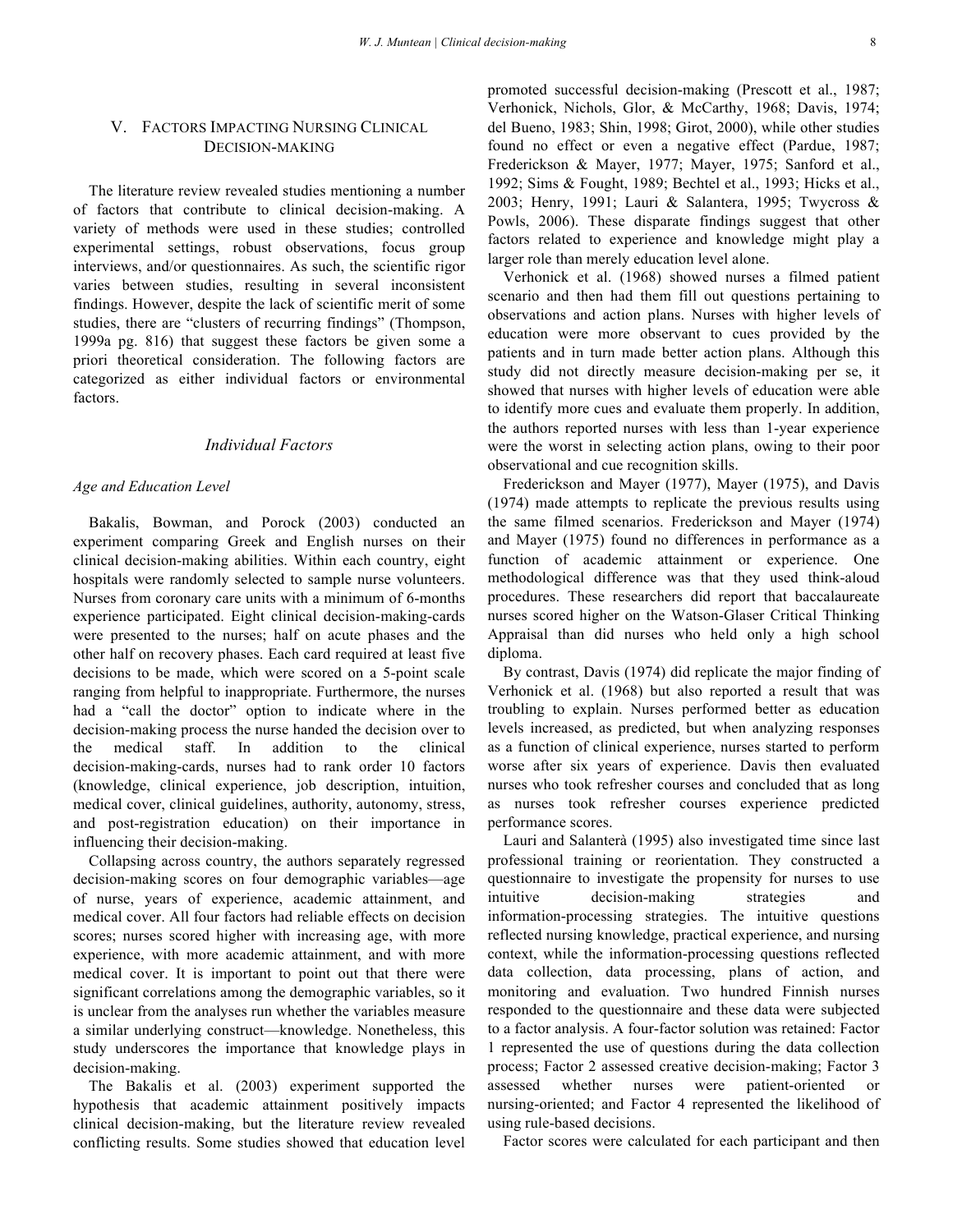analyzed as a function of experience, time since last professional training, and knowledge structure—which was determined by a content analysis from open-ended questions and classified as either abstract or concrete. Nurses with less than two years experience used a questioning approach to collect patient data and nurses with 3-5 years experience used an "unquestioning" approach. That is, they collected patient information more or less through observations. Nurses who had not received professional training or reorientation in ten or more years tended to be patient-oriented and were able to observe more patient related cues. Knowledge structure was significantly correlated with creative decision-making; nurses with more abstract knowledge structures had higher creative decision-making scores.

Sanford et al. (1992) reanalyzed data collected by a nursing education department during a hospital orientation of newly graduated nurses. Much like the previously mentioned studies, the authors were interested in the effects of education level on decision-making abilities. Of the 116 nurses analyzed, 112 graduated within a year and 74 graduated with a baccalaureate degree in nursing. Each nurse watched four video vignettes and had to (a) identify the specific patient problem, (b) specify the nursing interventions required in order of priority, (c) identify the rationale for each stated intervention and (d) identify preventive actions that could have eliminated or minimized patient risk. Responses were scored on a three-point scale ranging from a completely acceptable answer to a completely unacceptable answer. These data revealed no reliable difference between nurses with or without a baccalaureate degree.

The effect of education level on decision-making is, at best, inconclusive. One potential explanation is that studies were using a coarse measure of education and therefore were insensitive in detecting differences. For example, most studies contrasted high school diploma against all other levels of education. Perhaps other measures of education might provide some resolution on the conflicting results.

# *Experience, Knowledge, and Cue Recognition*

Experience, knowledge, and cue recognition are all intimately related. Cue recognition depends on knowledge, which is gained through years of experience. On the surface, this causal chain seems plausible and convincing. In fact, it is a pillar of the skills acquisition theory (i.e., the humanistic-intuitive approach to decision-making) and is implicitly represented in the information-processing theory. Despite the theoretical merit, this causal chain has not yet been directly tested empirically. There is, however, evidence demonstrating the importance of each of these factors on decision-making.

Studies that have enough subjects often use years-of-experience as a covariate (see, e.g., Bakalis et al., 2003; Lauri & Salanterà, 1995) and typically find a small effect or no effect at all (Lauri & Salantera, 1998). When there are fewer subjects, years-of-experience is either neglected or coarsely clustered and analyzed in a descriptive manner (see, e.g., Twycross & Powls, 2006; Monterosso et al., 2005; Tanner et al., 1987; Henry, 1991). Nursing clinical decision-making research that is interested in experience place primary focus on decision strategies rather than efficacy of decisions. When nurses of different experience use the same strategies, research concluded that they are of the same expertise (Twycross & Powls, 2006). This makes it difficult to disentangle experience and expertise—especially since years-of-experience has been a measure of expertise (Benner & Tanner, 1987; Benner, 1984; Grobe et al., 1991; Benner et al., 1992; Hedberg & Larsson, 2004).

In one study, Scottish nurses were presented with patient scenarios and were instructed to provide decision-making information using a think-aloud protocol (Twycross & Powls, 2006). Transcriptions were coded and categorized according to data collection, data interpretation, action plans, and evaluation. Interestingly, no differences were found between nurses with more than five years experience (which is commonly used as a threshold to classify nurses as experts; see Benner, 1984) and nurses with less years of experience. Furthermore, regardless of experience, all nurses used very similar backward-reasoning decision strategies, which is an indication of novice decision-making. Twycross and Powls concluded that nurses in their study were all of equal expertise.

Years-of-experience has also been shown to have no bearing on clinical decision-making frequency. Hoffman, Donoghue, and Duffield (2004) surveyed roughly 100 Australian nurses to investigate factors that contributed to perceptive and normative decision-making. Perceptive decision-making was defined as decisions that nurses believed they made, whereas normative decision-making was defined as decisions that nurses wanted to make. Essentially, Hoffman and colleagues were interested in the factors that influenced decision-making propensity. They found that age had an impact on perceptive decision-making; increases in age were accompanied with increases in perceived clinical decision-making. Interestingly, they found no similar effect for years-of-experience or education level—which were both significantly correlated with age.

It is puzzling to find conflicting studies on the effects of nursing experience—at least measured by years. All major theories of clinical decision-making rest on the assumption that experience is a major determinant of competent decision-making. Past experience brings about a familiarity of the elements involved with the decision task at hand. Therefore, years-of-experience should result in more fluent decision-making. While several studies demonstrated this effect either statistically or descriptively (Benner & Tanner, 1987; Benner, 1984; Grobe et al., 1991; Benner et al., 1992; Hedberg & Larsson, 2004; Watson, 1994; Lauri & Salantera, 1995; Wainwright et al., 2011; Thompson et al., 2008; Monterosso et al., 2005; Westfall, Tanner, Putzier, & Padrick, 1986) it was not always obtained (Twycross & Powls, 2006; Tanner et al., 1987; Henry, 1991; Lauri & Salantera, 1998; Greenwood & King, 1995; Corcoran-Perry & Cochrane, 1999). Perhaps it is safe to conclude that not all experience is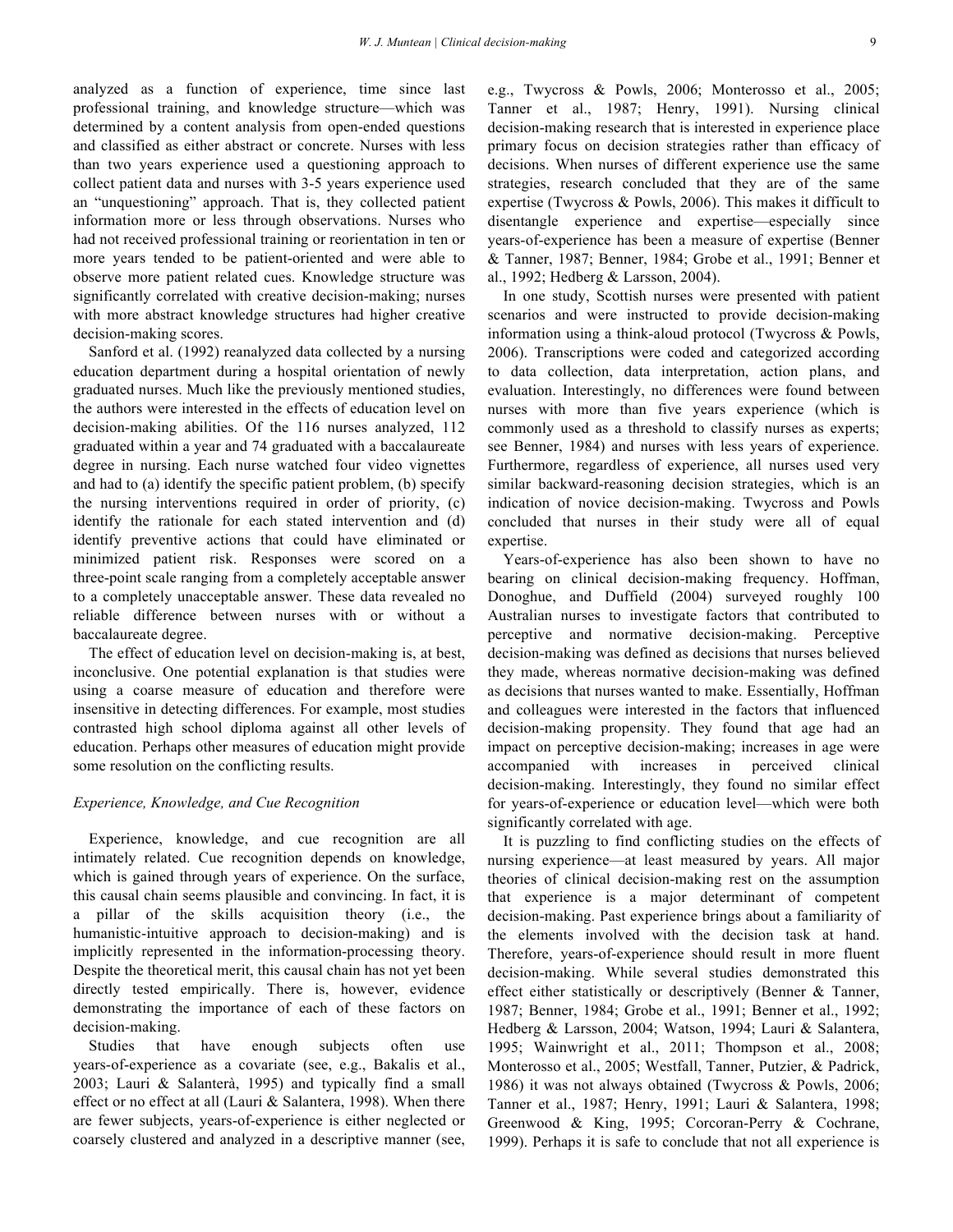equal.

One explanation offered for the discrepant results is that past experience can actually lead to systematic biases (Thompson, 1999a; Tanner & Hughes, 1984). Nurses are better able to generate and consider more hypotheses as they gain experience. However, as a byproduct, nurses can over sample recent experiences and neglect older, but still useful, experiences. Furthermore, nurses assess probabilities of the associations between cues and likely outcomes when interpreting cues—which is biased by past experience (Kahneman & Tversky, 1996). Dramatic and profound events come to mind more easily and cause additional interference in assessing accurate probabilities. Inaccurate probabilities lead nurses to make inadequate decisions; hence, inaccurate probabilities are a counteracting force to experience.

Although that might explain one potential drawback of nursing experience, there are still many benefits (see Thompson, 1999a). Experience is associated with greater pattern recognition in the hypothesis generation stage of the information-processing strategy (Draper, 1986). It allows for more complex combinations of chunks in short-term memory (Gobet & Chassy, 2008), making it easier to access related information in long-term memory. In addition, nurses with greater experience can activate more complex hypotheses—a major benefit in difficult decision-tasks (Westfall et al., 1986). Therefore, experience helps develop other decision-making facilitators, such as knowledge and cue recognition (Bakalis et al., 2003; Baumann & Bourbonnais, 1982; Benner & Tanner, 1987; Abu Saad & Hamers, 1997; Bucknall & Thomas, 1997; Caputo & Mior, 1998).

Casey et al. (2004) conducted a longitudinal study of newly graduated nurses in the Denver metropolitan area. The authors were interested in factors impacting the transition into a registered nurse. Surveys were distributed to nurses with approximately a year or less of experience and newly graduated nurses (nurses with less than 3 months experience) were surveyed once more. The questionnaire had a mixture of multiple-choice and open-ended questions from five categories: demographics, skills/procedure performance, comfort/confidence, job-satisfaction, and difficulties in role transition. One of the major themes that the newly graduated nurses expressed was their lack of knowledge, which affected their ability to make decisions while caring for their patients. Only nurses who approached a year of experience began to express that they finally started being comfortable with their level of knowledge—indicating, at least to some degree, that experience played a role in knowledge acquisition.

In a related study, Ebright et al. (2004) conducted semi-structured interviews with twelve novice nurses that had at least three months experience but no more than a year experience. The authors were investigating factors that contributed to near-miss/adverse-event situations. Nearly all cases of reported events were due to lack of knowledge base related to the decision-task. Novice nurses often found themselves in so-called *first-time situations*, where they lacked knowledge and experience. Lack of knowledge impeded competent decision-making and resulted in near-miss or adverse events.

Poor decision-making due to lack of knowledge is not just limited to novice nurses, however. Knowledge is a core attribute to decision-making and can impact nurses of all levels of expertise and experience. Bucknall and Thomas (1997) surveyed Australian critical care nurses on issues related to clinical decision-making. Unlike the nurses used in Ebright et al. (2004), these nurses had an average of nine years of clinical experience. The researchers asked nurses to indicate how often they experienced problems in making decisions because of their knowledge base. The responses were surprising: More than 1 out 3 nurses indicated that their knowledge base posed a problem in making decisions on a weekly basis. Therefore, regardless of clinical experience, knowledge is the fuel that makes decision-making effective.

Cue recognition also depends on knowledge base (Manias et al, 2004; Hedberg & Larsson, 2003). Nurses making decisions must distinguish important information from irrelevant cues (Corcoran, 1986a, 1986b; Thiele, Holloway, Murphy, & Pendarvis, 1991; Thiele et al., 1986). And as Tanner et al. (1987) indicated, the majority of novice nurses use an analytical hypothesis-driven decision-making approach that relies on cue recognition. Cue and pattern recognition are not just limited to novice nurses, though. It is implicitly embedded in intuition—which is a marker of expertise—and has been theorized to be unconscious cue recognition (Offredy, 1998). Under ambiguous and uncertain situations, like many found in clinical nursing, dismissing cues as irrelevant and relying on only partial cue information can lead to inappropriate decision-making (Girot, 2000; Corcoran, 1986a).

A specific kind of cue recognition is identifying diagnostic cues—ones that rule out opposing interventions and action plans. Students who were able to identify and make use of these cues made better clinical decisions (Elstein, 1978). However, students in general have a difficult time recognizing cues and distinguishing relevant from irrelevant information (Thiele et al., 1986, 1991). Novice nurses might not be that much better, though.

Itano (1989) used nurse-patient observations and discovered that expert nurses collected more cues than did novice nurses, which has been observed by other researchers (Tanner et al., 1987; Taylor, 1997; Hoffman et al., 2009). Hoffman and colleagues replicated this finding using Australian Intensive Care Unit novice and expert nurses; with novice nurses having fewer than two years of experience. Data was collected through a think-aloud protocol with actual patients. Compared to expert nurses, novices collected nearly half as many cues.

Additionally, novice nurses clustered cues in a linear manner, demonstrating simple organization structures. Expert nurses, by contrast, clustered cues in complex schemas, allowing them to consider more information in parallel. Novices also engaged in less proactive cue collection (i.e., planning ahead, anticipating what would happen, and collecting cues in anticipation of problems) and instead were more focused on retroactive tasks. That is, novices waited for a problem to occur and then collect cues in response to the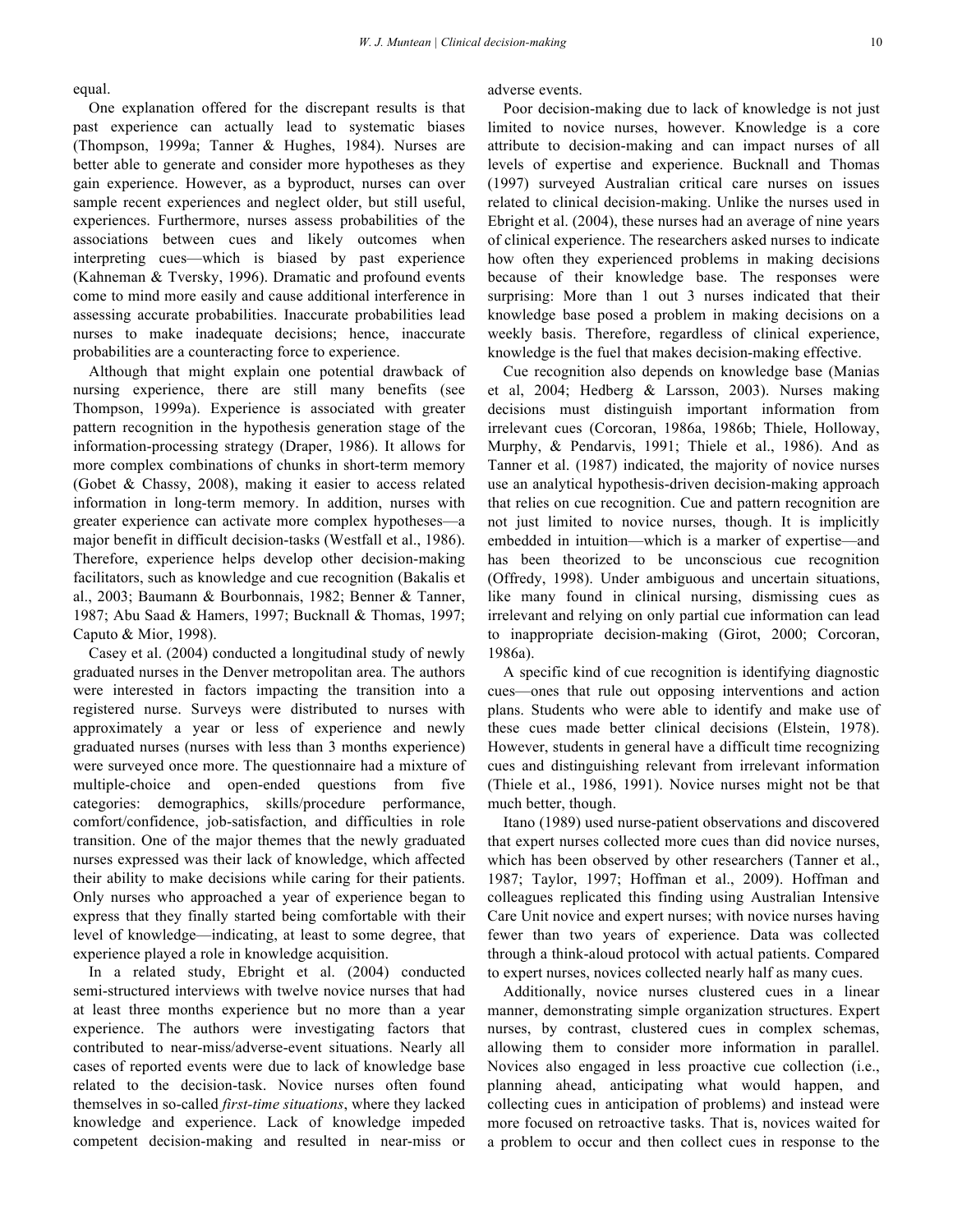problem. Preventative cue collection seems to play a large role in decision-making, but more research is required on the topic (Hoffman et al., 2009).

In contrast to the previous studies, Greenwood and King (1995) found that novice nurses actually collected *more* cues than did expert nurses. However, they attributed this finding to an inability to discriminate between salient and non-salient cues. Novices simply collected more cues regardless of whether the cues would be helpful or not. Despite the importance of cue recognition in decision-making there is a lack of research using novice nurses; most studies rely on experts or students as participants.

In a study using senior baccalaureate nursing students, Thiele et al. (1986) demonstrated the impact of cue recognition on decision-making. The experiment used a pre-test/post-test design with each test presenting new clinical situations that required participants to identify and sort cues, as well as link them together to make decisions. In between tests, the students engaged in computer-assisted learning simulations. They were presented information on effective decision-making and cue recognition. Although the experiment was not conducted on registered nurses, several of the experiment's conclusions are relevant for novice nurses.

First, the pre-test showed that participants were identifying nearly as many irrelevant cues as relevant ones. It should be no surprise, then, that the students reached many inappropriate decisions. According to the study, students are not readily provided with decision-making training and are not taught the importance of cue recognition. Extrapolating this logic to novice nurses, if their ability to recognize cues is substandard—compared to nurses with more experience—then it will likely contribute to decision-making errors. Second, the post-test indicated that, after completing the computer simulations, senior students were significantly better able to differentiate between relevant and irrelevant cues. Moreover, their decision-making scores reflected this improvement; they made better and more appropriate decisions. And finally, the authors noted that once participants began improving their cue recognition they were able to chunk the cues together and link them in meaningful ways that assisted their decisions. Accordingly, chunking cues allows more information to be considered simultaneously, which facilitated the evaluation of decisions and hypotheses considered. These results show that novice nurses may require some training to promote successful decision-making through cue recognition.

While cue recognition is considered a necessary component of accurate decision-making, it does have some drawbacks. Radwin (1995) studied nurses' decision-making in a 30-bed cardiology unit. After analyzing field notes and post-observation interviews, Radwin described nurses as having several decision strategies. When time was not constrained many nurses engaged in what Radwin termed, *knowing the patient*. Essentially, it is a purposeful action to understand the patient's experiences, behaviors, feelings, and/or perceptions to select individualized interventions. Radwin reasoned that knowing the patient allows for more personalized care and decisions. Under certain circumstances,

such as when time is constrained or under high pressure, nurses do not have the resources to implement this strategy. Instead, nurses switched to a pattern and cue recognition strategy where decisions and interventions were selected based on familiarity of previous patients.

Radwin argued that cue recognition and using familiarity of previous situations to determine interventions ultimately reduces patients to symbols and patterns—moving away from individualized care (Radwin, 1995; 1998). However, this heuristic is effective and efficient (Buckingham & Adams, 2000b; Woolley, 1990; O'Neill, 1995). Furthermore, pattern recognition and individualized care are not mutually exclusive. In fact, individualization can be facilitated when nurses are able to recognize a greater variety of patterns and cues (O'Neill, 1995; Smith, Higgs, & Ellis, 2008; May, 1996).

# *Hypothesis Updating*

Cue recognition contributes to clinical decision-making mainly by allowing nurses to generate a working hypothesis and evaluate decisions or action plans (Greenwood, 2000; Rawdin, 1990; Lewis, 1997). In addition, they can be used to update hypotheses or generate entirely new ones (Thompson, 1999b). In fact, updating hypothesis is an essential component of the information-processing model of decision-making. Often times a nurse's initial hypothesis is not in the best form and must be modified when receiving new information. Failing to do so can result in errant decisions and contribute to poor decision-making (Manias et al., 2004).

Updating and revising hypotheses have been studied using various methods, but the most popular approach is comparing nursing decisions to probabilistic models. In this paradigm, nurses are required to make decisions (e.g., on the current state of a patient or to specify an appropriate action plan) in a sequential manner, typically after new patient information is revealed to the nurse. Additionally, the nurses accompany their decisions with likelihood estimations that their decisions are correct. At each step, the nurse's decisions are compared with a normative model and then assessed on their ability to update their hypothesis (Hughes & Young, 1990; Dowding & Thompson, 2003; Cioffi, 2011).

Hammond, Kelly, Schneider, and Vancini (1967) conducted one of the first experiments pertaining to hypothesis revaluation and updating. Six nurses were presented with four patient scenarios and instructed to select as many as 15 cues from the 128 cues available to them—stopping when the nurses felt that additional cues would not change their decisions. Following each selection, the nurses had to determine the state of the patient, which was then compared to a Bayesian normative model. The main finding in this study was that nurses were overly conservative when updating their hypothesis—they were cautious in changing their original hypothesis. On the average, nurses changed their likelihood estimations at a third of what the normative model predicted. The authors warned that such caution or reluctance to update the working hypothesis could contribute to decision errors.

The conclusions made by Hammond et al. (1967) are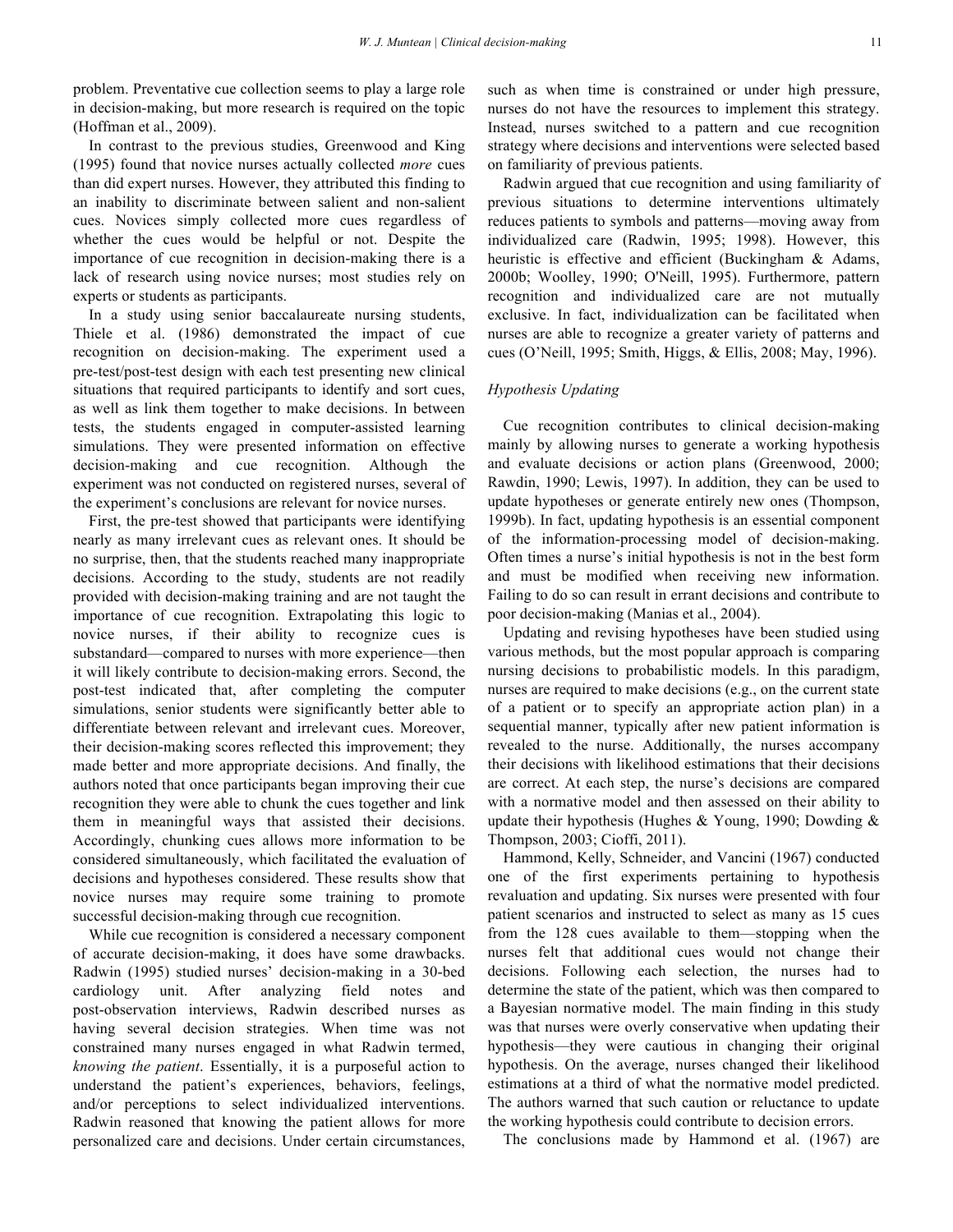corroborated by other studies (Corcoran, 1986a, 1986b; Ebright et al., 2004; Ramezani-Badr, Nasrabadi, Yekta, & Taleghani, 2009). When discussing factors that led to adverse events, Ebright et al. (2004) noted that novice nurses too often "loose the big picture" and ignore new aspects of a patient's condition. Essentially, nurses were not able to update their hypothesis when presented with additional information.

In complex decision tasks, novice nurses were described as taking too narrow of an approach, placing a limit on their abilities to update their hypothesis (Corcoran, 1986a). By contrast, expert nurses took a broader initial approach and then refined their hypothesis accordingly. Furthermore, Corcoran (1986a) reported that a source of erroneous decision-making was the inability to combine patient information with an alternative hypothesis (e.g., hypothesis updating). This issue is exacerbated in complex tasks: Corcoran noted that fewer alternative hypotheses were being evaluated, despite more being generated. Although this was attributed to a limited short-term memory capacity, it is important to mention that evaluation of hypotheses also plays a critical role in decision-making.

The quality and complexity of hypothesis generation has also been investigated (Westfall et al., 1986; Tanner et al., 1987). Westfall et al. showed nursing students and RN nurses several videotaped patient scenarios and analyzed the participants' verbal protocols. Each scenario had several accurately diagnostic hypotheses as well as several plausible but inaccurate hypotheses; hence, participants could produce and update multiple hypotheses. All hypotheses generated were scored and used to create several measures.

Complexity was judged by the link between cues and hypothesis. A direct link between a cue and a hypothesis was a relatively simple hypothesis because it naturally led to the hypothesis. By contrast, an indirect link required more information than a cue could provide. A participant must hold a working hypothesis in memory and update it accordingly when receiving additional information. Therefore, hypotheses generated from indirect links were judged as more complex. A complexity scored was the ratio of the number of indirect hypotheses generated to all hypothesis generated. In addition, hypotheses were judged on comprehensiveness (whether nurses were able to generated all potentially acceptable hypotheses), efficiency (a ratio of acceptable hypotheses to all hypotheses generated), proficiency (a ratio of acceptable and plausible but inaccurate hypotheses to all hypotheses generated), and earliness (the proportion of hypotheses generated during the first half of the verbal protocol transcript).

Oddly enough, nurses performed no better than students on the comprehensiveness measure—all groups produced around 20% of the acceptable hypotheses. The low proportion of accurate hypotheses brings to question whether the materials used (e.g., scenarios and cues provided) were sensitive enough to study the decision-making process. Regardless, students and nurses produced equal scores of efficiency, proficiency, and earliness, but differed in complexity. Nurses generated hypotheses that were more complex and required updating with additional information.

The same authors published a related study investigating hypothesis generation and decision-making (Tanner et al., 1987). Using what seems like the same set of subjects, the authors conducted a similar experiment but analyzed the verbal reports slightly differently, adding several new measures. One new measure bears mentioning. Participants were allowed to ask questions to receive additional information on the patient. These questions were scored on their relevancy to hypotheses generated. The authors described this as hypothesis-driven questions for the purpose of updating and modifying working hypotheses. Nurses asked more relevant questions than did students and this was taken as evidence that nurses were able to update their hypotheses. Despite the more relevant questions asked, all groups—nurses and students, alike—produced an equal amount of accurate hypotheses. Therefore, these results should be interpreted with caution.

#### *Communication*

Novice nurses encounter unfamiliar situations on a regular basis during their first year of nursing (Ebright et al., 2004; Smith et al., 2008; Casey et al., 2004). As discussed earlier, novices that lack domain-specific knowledge are more prone to make decision errors (Bucknall & Thompson, 1997; Watson, 1994; Baumann & Bourbonnais, 1982; Benner & Tanner, 1987; Abu Saad & Hamers, 1997; Corcoran, 1986a, 1986b). When novices are faced with these unfamiliar conditions they have the opportunity to receive assistance from more experienced colleagues. Whether or not novices exercise this option has been determined to influence decision-making (Jenks, 1993; Manias et al., 2004; Hedberg & Larsson, 2003).

One cannot help but wonder whether a novice's propensity to communicate with colleagues, for the purpose of receiving assistance or guidance, has been a reason for so many discrepant results in applied nursing decision-making research. In other words, communication willingness, and ability, is a significant covariate in nursing decision-making research—hence, a confound when not controlled for. This underscores the complexity that surrounds applied research on nursing clinical decision-making.

Hedberg and Larsson (2003) observed experienced nurses and described a central theme that was abundant in clinical decision-making—the corroboration of information with colleagues. Nurses approached and consulted each other on cues and information gathered from patients. They asked whether other nurses had any experience with their patients or had encountered patients with similar conditions. According to the study, nurses used corroboration for the purpose of minimizing the risk of making a wrong decision. Written communication was less effective than was face-to-face communication, especially under ambiguous situations where cue interpretation was difficult.

Using a focus group technique, Jenks (1993) discovered that clinical decision-making was facilitated through knowing the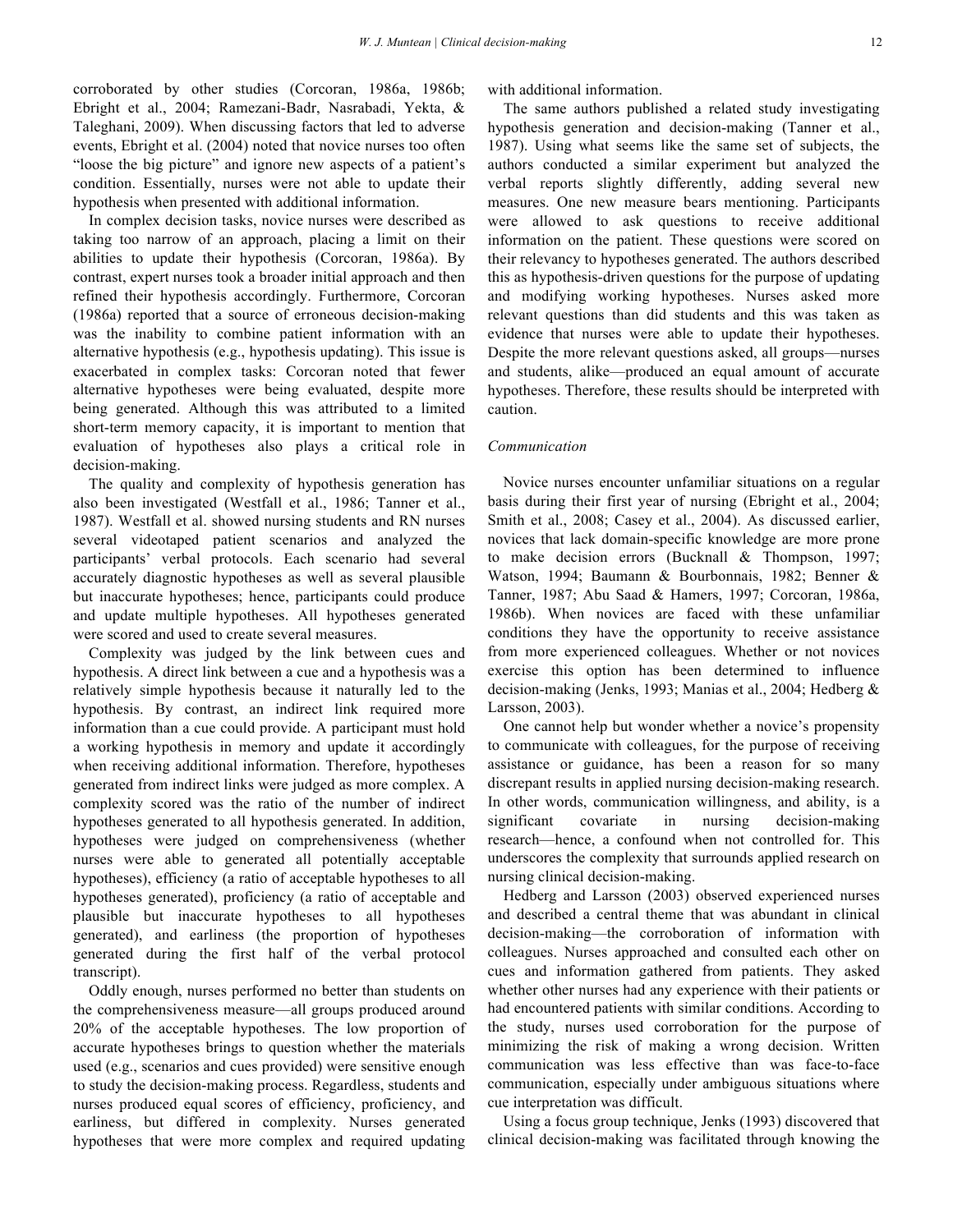patient, the peer nursing staff, and the physicians. Much like what Radwin (1995) termed *knowing the patient*, Jenks (1993) concluded that decision-making was aided when nurses better communicated with patients and understood the idiosyncrasies of their conditions better. Furthermore, knowing the peer nursing staff provides an avenue for consultation and support system when nurses needed assistance on complex decisions. Jenks (1993) made it clear that communication plays an important role in clinical decision-making.

To study factors contributing to clinical decision-making, Ramezani-Badr et al. (2009) interviewed critical care nurses from Iran. The authors reported several findings that are prevalent in the nursing decision-making literature. Nurses primarily used a hypothesis-driven approach and updated their hypotheses by either collecting more information or by explicitly testing them through interventions and patient reactions. Additionally, nurses used familiarity approaches by recognizing cues that matched previous patients and situations, corroborating extant research (Cioffi, 2000, 2001). However, Ramezani-Badr et al. (2009) reported a factor that has been relatively under researched in applied decision-making: consultation and communication among colleagues.

All nurses reported that consulting with colleagues was an essential criterion for making decisions that involved proper patient care. As cases increased in complexity, greater depth of consultation was required. This finding supports previous research that showed nurses prefer to turn to colleagues under complex decisions tasks (McCaughan, Thompson, Cullum, Sheldon, & Raynor, 2005). Although this study interviewed experienced nurses (all nurses had more than three years of critical care experience), novices might consider new and unfamiliar tasks as being relatively complex—a situation that would require consultation from colleagues. While Ramezani-Badr et al. (2009) concluded that experienced nurses did not lack hesitation when needing assistance in decision-making, novice nurses may not share this attribute.

Lack of communication was a key factor involved in adverse events reported by novice nurses in Ebright et al. (2004). Specifically, novice nurses were poor communicators during handoffs and shift changes; they failed to report key information on the patient. Furthermore, major issues occurred when novices received handoffs from other novices. The reports provided fewer cues to assist nurses in their tasks and left the receiving novices unaware of pressing issues. This lack of communication compromised their subsequent decision-making and consequently led to inappropriate care to patients. Indeed, Miller (2001) linked poor communication in ICU to a 1.8 increase in risk-adjusted mortality.

Novice nurses did seek assistance under certain situations, however. But Ebright et al. (2004) described this theme as hindering decision-making because novices were assisting novices. In fact, one nurse interviewed reported being worried about the lack of experience when being assisted. It seems as though this finding in Ebright et al. is a special case—it is not often that novice nurses seek assistance from other novices.

In a related study, Manias et al. (2004) observed twelve

recently graduated Australian nurses with less than one year of experience and commended the willingness of those nurses to seek assistance. The study was particularly interested in the decision-making process of novice nurses and it was determined that novices primarily use hypothetico-deductive reasoning. Under this framework, novices were seeking assistance when evaluating hypotheses, and more specifically, the novices consulted experienced nurses when contemplating decisions on treatment options.

The result reported by Manias et al. (2004) might not be a general finding. Although nursing students acknowledge the importance of communication in clinical decision-making (Garrett, 2005; Hamers et al., 1994), they lack confidence in their ability to communicate once they begin practice (Casey et al., 2004). In the survey conducted by Casey et al., newly graduated nurses indicated they were not comfortable with communication among staff, residents, and other nurses. They had a difficult time conveying issues and problems with physicians and peer nurses. However, there was a significant increase in communication confidence as nurses increased their experience from six months to one year. Furthermore, after a year nurses were more comfortable delegating intervention methods to ancillary personnel.

#### *Emotions and Perceptions*

Nurses' current mental and emotional states have been shown to influence their decision-making, both positively and negatively (Hamers et al., 1994; Garrett, 2005; Casey et al., 2004; Hagbaghery, Salsali, & Ahmadi, 2004; Rhodes, 1985; Woolley, 1990). If nurses feel pressured, unconfident, or incompetent, it can result in poor quality decisions—at least measured by self-reports (Hagbaghery et al., 2004). Emotional characteristics are difficult to measure and manipulate experimentally. Therefore, studies investigating this aspect of decision-making primarily use questionnaires or introspective methods.

#### *Confidence*

Thiele and colleagues had nursing students take the Clinical Decision-Making in Nursing Scale (CDMNS) prior to a completing several clinical decision-making scenarios (Thiele et al., 1991). The CDMNS measures perceptions of decision-making under four categories: a) searching for alternatives or options; b) canvassing objectives and values; c) evaluating and reevaluating consequences; and d) searching for information and assimilating new information in an unbiased manner. The total potential score for CDMNS is 200, with higher scores indicating greater confidence in decision-making. According to Thiele et al., scores of 150 indicated an average level of confidence in decision-making.

Participants scored an average of roughly 111, indicating a lack of confidence in their decision-making abilities. The authors interpreted these low scores as evidence that students were hesitant about making clinical decisions. This comported with the responses from the decision-making scenarios—participants' decisions were characterized by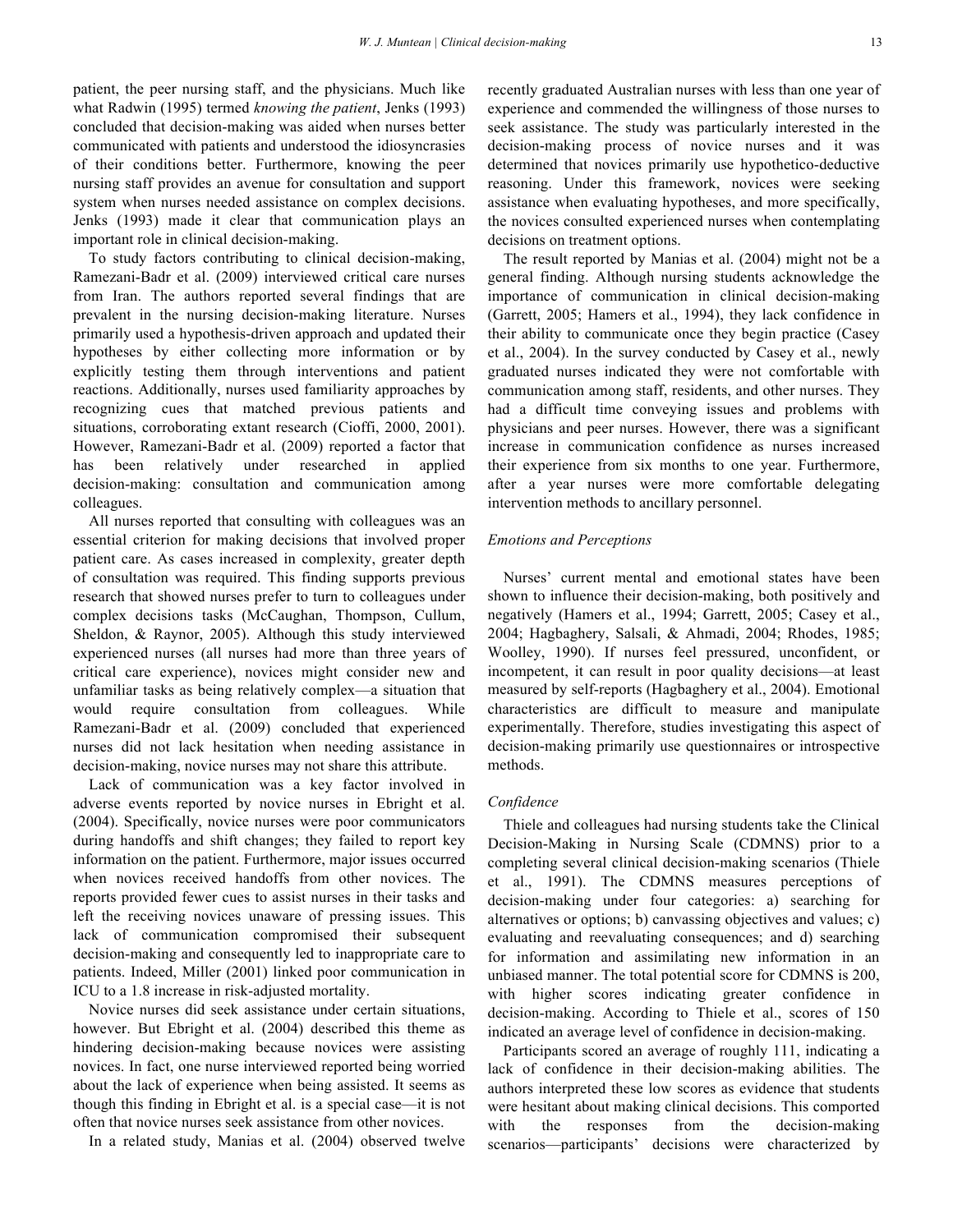random choice, with over selection of cues. On the surface, the conclusions of this study seem plausible, but the authors failed to regress CDMNS scores with decision-making scores on the simulation. Such a test would provide better support for the strong form of their argument.

In the survey study conducted by Casey et al. (2004), newly graduated nurses answered a battery of questions pertaining to their confidence in making clinical decisions. The results revealed a U-shaped function such that nurses between zero and three months of experience started out confident, which then declined until roughly a year of experience, and finally increased thereafter. This pattern is interesting because it could be interpreted as a learning curve of applied nursing. That is, newly entering nurses are naïve and overly confident but once they receive some experience they understand the complexity and dynamics of nursing—they realize the difficulties of clinical decision-making. However, following an acquisition period of a year, they come to understand their roles better and are more comfortable making decisions. This interpretation is consistent with Radwin (1998), which showed nurses gain confidence with experience.

To investigate facilitators and inhibitors of clinical decision-making, Hagbaghery et al. (2004) interviewed thirty-eight participants comprising Iranian nurses, nursing managers, and physicians. A nurse's self-confidence was a critical theme that emerged from the interviews. On the one hand, nurses described that being self-confident allowed them to take control of situations and increased the potential to make independent decisions. On the other hand, nurses reported that when they lacked self-confidence they felt self-doubt, powerless, and hopeless; they even went so far as avoiding participation in decision-making.

Self-confidence also inspired nurses to become proactive decision-makers. Much like the nurses in Hoffman et al. (2009), confident nurses in Hagbaghery et al. (2004) were initiators and made preventative decisions rather than merely responders of problems. Nurses felt more efficient and reported that confidence accelerated their timeliness in making and implementing decisions—which supports previous findings (Young, 1987).

Although confidence is reported to have influential effects on decision-making, no studies provide direct links to the accuracy of decisions. How does confidence relate to the efficacy of decisions? Do nurses make high-confidence errors in their decision? If so, what are the contributing factors? High-confidence decision errors are particularly problematic because the nursing environment does not allow for automatic corrective feedback, perpetuating erroneous decision-making.

# *Professional Orientation*

Closely related to confidence is a nurse's perception on their value roles and occupational orientation. Rhodes (1985) investigated the effects orientation ideology on clinical decision-making and categorized nurses as belonging to one of three categories. First, a paramedical occupation orientation is a nurse who considers themselves as a subordinate to doctors and believes their job involves carrying out medical orders.

Second, a bureaucratic occupational orientation is a nurse who defers authority and responsibility for decision-making to those higher in the hospital hierarchy. And third, a professional occupational orientation is a nurse who believes in having control over his or her own work and decision-making.

Using British nurses, Rhodes concluded that a professional occupational orientation is linked with higher levels of clinical decision-making. Hoffman, Donoghue, and Duffield (2004) replicated this finding with Australian nurses. In their study, those who had a professional occupation had a greater propensity to make clinical decisions. In addition to these findings, Hagbaghery et al. (2004) indicated that nurses who lacked confidence in their decision-making had poor occupational orientations; nurses viewed themselves as agents to complete physician's orders.

# *Consequences*

A nurse's perception of positive and negative consequences has been reported to affect clinical decision-making (Ramezani-Badr et al., 2009; Offredy, 1998; Smith et al., 2008; Morrow, 2009). Nurses assess the risk involved with decisions and outcomes of those decisions. When risks are perceived to be too high, nurse can become uncomfortable with decision-making and in turn make more errors (Smith et al., 2008). Furthermore, the assessment of risk has been a proxy for difficultly in decision-making, with easier decisions representing lower risks. Hence, there are fewer errors with low-risk decisions.

Ramezani-Badr et al. (2009) reported that nurses selected decision options as a function of the risk-benefit tradeoff. When the risks were increasingly high, nurses avoiding exercising that option, regardless of whether it was the correct option or not. Nurses in Morrow (2009) indicated that they received pressure to go beyond the scope of their practice, thereby potentially altering the risk-seeking threshold of decisions. If nurses become more pressured they lean towards making higher-risk decisions and as a result, make more errors.

Offredy (1998) described nurses as appreciating the inappropriate consequences of their decisions. That is to say, nurses made deliberate efforts to avoid erroneous decisions and the negative consequences associated with them. Nurses proceeded to make decisions in a conservative and cautious manner, demonstrating risk-aversion. Nursing students are similar in this regard (Garrett, 2005). They considered the patient outcome when making decisions and also considered how they would feel making the decision. Students reported feeling the anticipation of a positive reward when making a seemingly correct decision. Conversely, they had a feeling of internal conflict or stressor when believing they made an incorrect decision. Students stated that these feelings influenced their decision-making.

#### *Personal Values*

Nursing decision-making is not free of influence from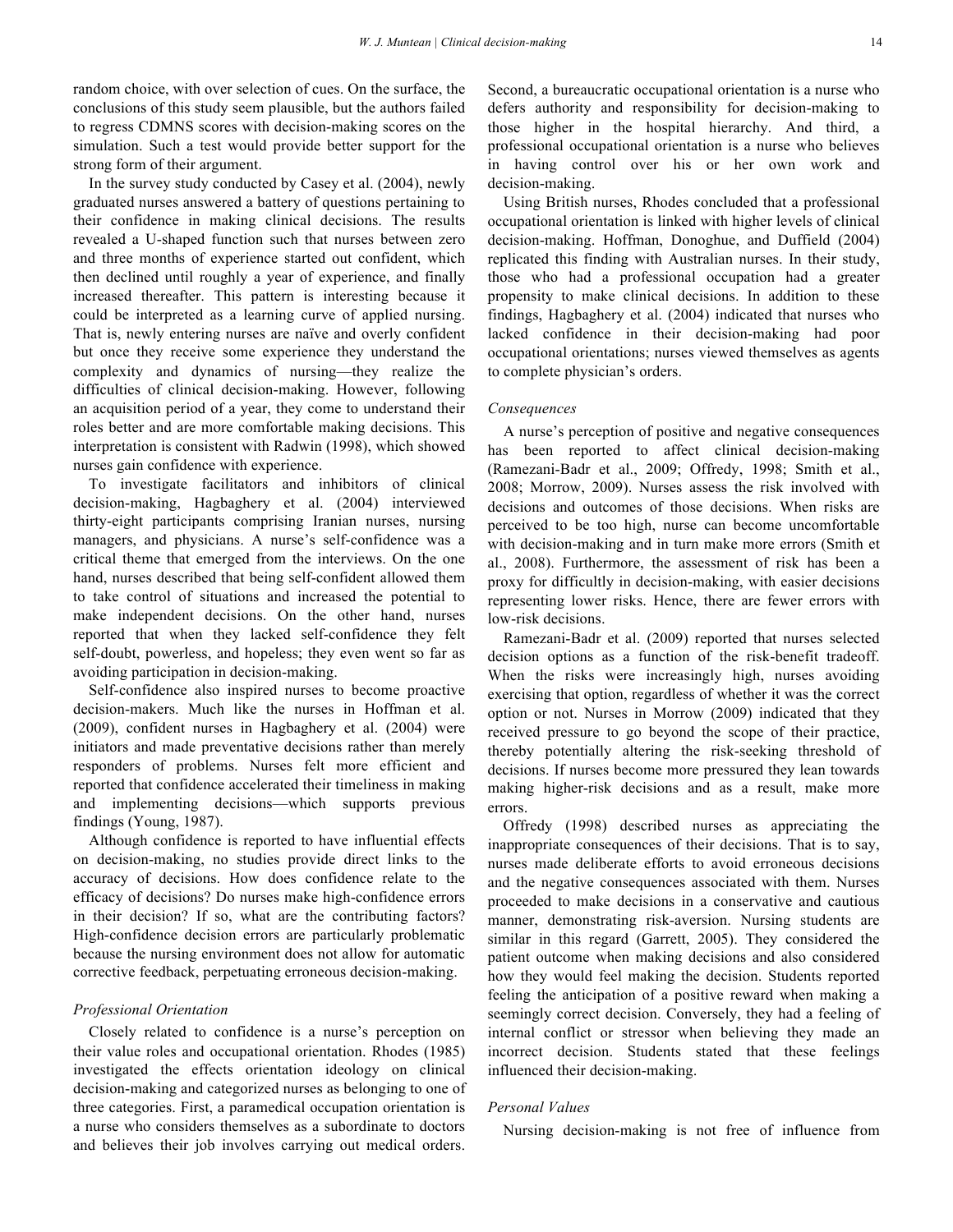personal values and beliefs (Field, 1987; Woolley, 1990; Mahon & Fowler, 1979; Berggren, Bégat, & Severinsson, 2002; De Casterlé, Izumi, Godfrey, & Denhaerynck, 2008; Dreyer, Forde, & Nortvedt, 2011; Monterosso et al., 2005). Nurses have been shown to introduce their own personal beliefs and biases in their decision-making. Bucknall & Thompson (1997) reported that 22% of their surveyed nurses indicated that, at least once a week, their decision-making was conflicted with personal values. Despite this large proportion of responses, nurses stated that the majority of their peer nurses held the same personal values. The confliction with personal values arose from the separation in values and beliefs from doctors and physicians.

Woolley (1990) wrote a report on factors that influence clinical reasoning and termed one factor as subjective responses. She describes several studies that have reported biased treatment because of personal belief. Webb (1985) surveyed thirty nurses about beliefs of early termination of pregnancy and found that all expressed negative attitudes—one nurse expressed that those seeking termination should be punished for their mistake by putting them through pain and trauma! While these views are grossly extreme, and can be argued as less relevant today due to societal changes, it does speak to the issue that personal values are present in clinical decision-making (for more examples, see Stockwell, 1972; Jeffery, 1979).

# *Environmental Factors*

In contrast to individual factors, which are a property of the decision-maker, environmental factors are a property of the task problem itself. These factors relate to the contextual features that surround decisions. They interact with individual factors and are the backdrop for every decision—whether they facilitate, hinder, or have a neutral effect on decision-making. For this reason, applied research on nursing clinical decision-making can be challenging. Furthermore, the nature of the interactions with individual factors are unknown and under-researched. Despite the dearth of research, several environmental variables have been well established; their effects on clinical decision-making are largely undisputed. These factors are discussed below.

# *Task Complexity*

Of all the environmental factors examined in clinical decision-making, task complexity has produced consistent outcomes on decisions: Increasing the complexity of the decision-task results in greater difficulty and a greater propensity for making errors (see, e.g., Corcoran, 1986a, 1986b; Evangelisti, Whitman, & Johnston, 1986; Lewis, 1997; Gordon, 1980; Onken, Hastie, & Revelle, 1985; Paquette & Kida, 1988; Payne, 1976). Task-complexity can be a function of any characteristic within the decision-making task that increases the demands on the decision-maker's information processing (Lewis, 1997).

Frameworks and theories of nursing clinical decision-making are conflicted when describing the effects of task complexity. From the cognitive continuum perspective, as a problem becomes less structured, more ambiguous, and more difficult, decision-making outcomes are best when intuitive approaches are entertained (Lamond & Thompson, 2000). Oddly, according to the skills acquisition theory (e.g., the humanistic-intuitive approach), if a decision-maker encounters a task that is overwhelming difficult, they are theorized to revert back to analytical procedural strategies (e.g., Gobet & Chassy, 2008; O'Neill & Dluhy, 1997; Tanner, 1989, Schmidt et al., 1990; Benner et al., 1992; Cioffi, 1998). The information-processing model makes no assumption on the effects of task complexity—it prescribes a hypothetico-deductive reasoning strategy regardless of difficulty, familiarity, or other related factors (Greenwood, 2000; Radwin, 1990; Banning, 2007).

Support for each of these frameworks has been shown empirically, and thus it is difficult to endorse one framework over another. Although the general finding is that as decisions become more complex, nurses use less normative thinking, collect fewer data, and rely more on short-cut strategies (O'Neill, 1995; O'Neill, Dluhy, Fortier, & Michel, 2004; Cioffi & Markham, 1997; Rew, 1988). However, this is not always observed (e.g., Hicks et al., 2003).

One study examining complexity and decision-making strategies compared nurses' natural decision-making strategies with a baseline created from a decision aid (Hughes & Young, 1990). The decision aid was the Decision Analytic Questionnaire (DAQ) and can be loosely compared to a decision tree. It served as the "optimal" decision derived from a systematic and analytical decision-making approach. The authors provided scenarios of various complexities to nurses who then generated decisions, both naturally and with the DAQ. The authors found that nurses' decisions were consistent with the DAQ for low complex situations, demonstrating a tendency to naturally use a systematic decision strategy. However, nurses were inconsistent with the DAQ for complex scenarios, indicating that they were relying more on intuitive approaches to decision-making. Collectively, these results support the assumptions made by the cognitive continuum theory—well-structured tasks are better suited for systematic strategies and ill-structured tasks are better suited for intuitive strategies.

Hicks et al. (2003) replicated the findings of Hughes and Young (1990) using similar procedures. The DAQ was modified for the use of critical care nurses and instead of having three levels of complexity, as was done in Hughes and Young, only two scenarios were constructed—high and low complexity. The nurses also took a critical disposition inventory to measure the extent to which a person possesses the attitudes of a critical thinker. Education and experience levels were obtained to investigate their effects on both decision-making strategies and critical thinking.

Neither education nor experience was correlated with critical thinking dispositions. In addition, critical thinking dispositions were not correlated with decision-making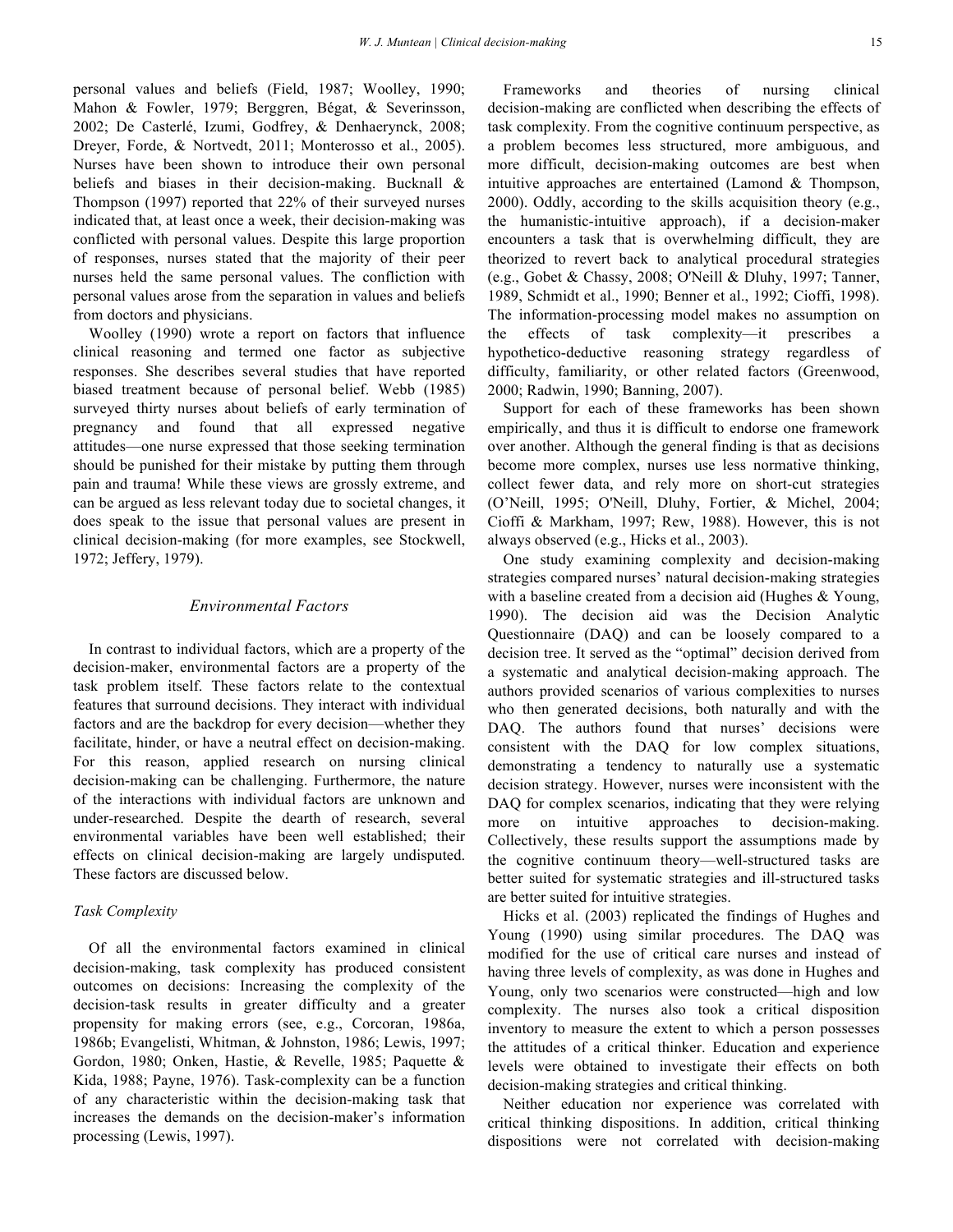consistency (e.g., the correspondence between the DAQ and the nature strategy used by the nurse). One reason for this odd finding is that critical thinking dispositions might not be the most accurate measure of critical thinking abilities (Long et al., 2007; Girot, 2004).

Perhaps the most well known study examining task complexity in nursing clinical decision-making was conducted by Corcoran (1986a). There were two sets of nurses used for this study, novice nurses who had less than six months of experience and expert nurses who had more than eighteen months of experience. Each participant viewed three written scenarios that varied in complexity from least to greatest. Complexity was assessed by varying the number of pain-related problems presented by the patient, the interrelation of the pain-related problems, and the extent to which protocols for pain control could be applied to the case. Using a think aloud protocol, the subjects verbalized an action plan to control the patient's pain.

Novices and experts did not differ in their initial approaches as a function of complexity. However, novice and experts did differ from one another: Experts used a broad initial approach and novices used a narrow approach. A broad approach is one that gains an overview of situation and attends to several cues before making a general hypothesis, which is the refined and updated upon the collection of additional information. By contrast, a narrow approach focuses immediately on one aspect of the situation and immediately forms a hypothesis. Although novices and experts did use different initial approaches, complex tasks resulted in fewer hypotheses being evaluated despite more being generated.

There was no clear pattern on whether novice nurses were using an opportunistic approach or systematic approach to solving problems, regardless of task complexity. However, expert nurses used systematic approaches for the low complex scenario and opportunistic approaches for the complex scenarios. Corcoran (1986a) described the opportunistic approach as being one that is multidirectional and appears to be chaotic and disorderly because the nurse chooses to pursue what she or he believes to be opportune at the time (e.g., intuitively guided decision-making). This empirical result supports the cognitive continuum theory, which assumes complex tasks require intuitive strategies to reach optimal decision-making.

Complexity characteristics have been defined by the literature in a variety of forms, but the majority of studies describe complexity as the number of attributes or dimensions of the task (Gordon, 1980; Lewis, 1997; Corcoran, 1986a, 1986b; Hicks et al., 2003). Lewis (1997) wanted to get a better understanding of the primary features responsible for task-complexity. She created a scenario describing a patient on a mechanical ventilator and had nurses decide whether to wean the client off the ventilator or not.

Complexity was assessed through four types of cues: irrelevant cues, ambiguous cues, conflicting cues, and change cues. Irrelevant cues were pieces of information that had no bearing on the decision task. Ambiguous cues were pieces of information that could affect the decision to wean but the relationship was unclear. Conflicting cues were pieces of information that would lead to a different decision than other information. And change cues were pieces of information that described a change in behavior, such as symptoms that improved or worsened.

The presence or absence of the four cues was factorially manipulated creating sixteen different versions of the script, but the two "end anchors" were omitted from experimentation. A repeated measure design was used such that each nurse saw every version of the scenario, rating each scenario on the complexity of decision-making task using a 7-point likert scale. The results revealed that the presence of conflicting cues led to greatest increase in complexity ratings, followed by ambiguous cues and change cues, which did not differ from one another. Irrelevant cues were shown to have the least impact on the nurses' ratings.

Other researchers have ascribed decision-making complexity to additional environmental elements (Thompson, 1999a; Tanner et al., 1987). First, the number of cues a nurse has to process is directly related with the complexity of the decision task. Increasing the number of cues places an increasing demand on the processing ability of the nurse. Second, dependability of the cues is inversely related with decision complexity. If cues are highly dependable then nurses require fewer cues to make decisions, thereby reducing the complexity of the task. Third, as the degree of overlap between the cues increases—that is, more than one problem is associated with the overall clinical challenge—then the complexity of the task increases. And forth, if the decision task has a limited amount of irreducible uncertainty then the task is deemed to be challenging and complex.

As described above, a wide range of variables determine the complexity of clinical decision-making. While the research shows complexity increases difficulty, increases error making, and reduces certainty—for both expert and novice nurses—little research has been conducted on factors that mitigate these effects. Perhaps such a task it is too great of a challenge, seeing as the nursing environment is so dynamic and so difficult to control for idiosyncrasies. Given that task-complexity produces such a robust effect on clinical decision-making, it seems that this is a viable pursuit for future studies.

## *Time Pressure*

In addition to the challenges brought about by task-complexity, the nursing environment is replete with decision-making under time constraints (Saintsing et al., 2011; Ebright et al., 2004; Casey et al., 2004; Hickey, 2009). Regardless of whether the decision tasks are routine or not, the reduction of time required to make decisions introduces the potential for erroneous decisions and increases the likelihood of making mistakes (Ebright et al., 2004; Bucknall & Thompson, 1997; Bourbonnais & Baumann, 1985; Thompson et al., 2008). Bucknall & Thompson (1997) showed an overwhelming proportion of surveyed nurses indicating that on a weekly basis they either did not have enough time to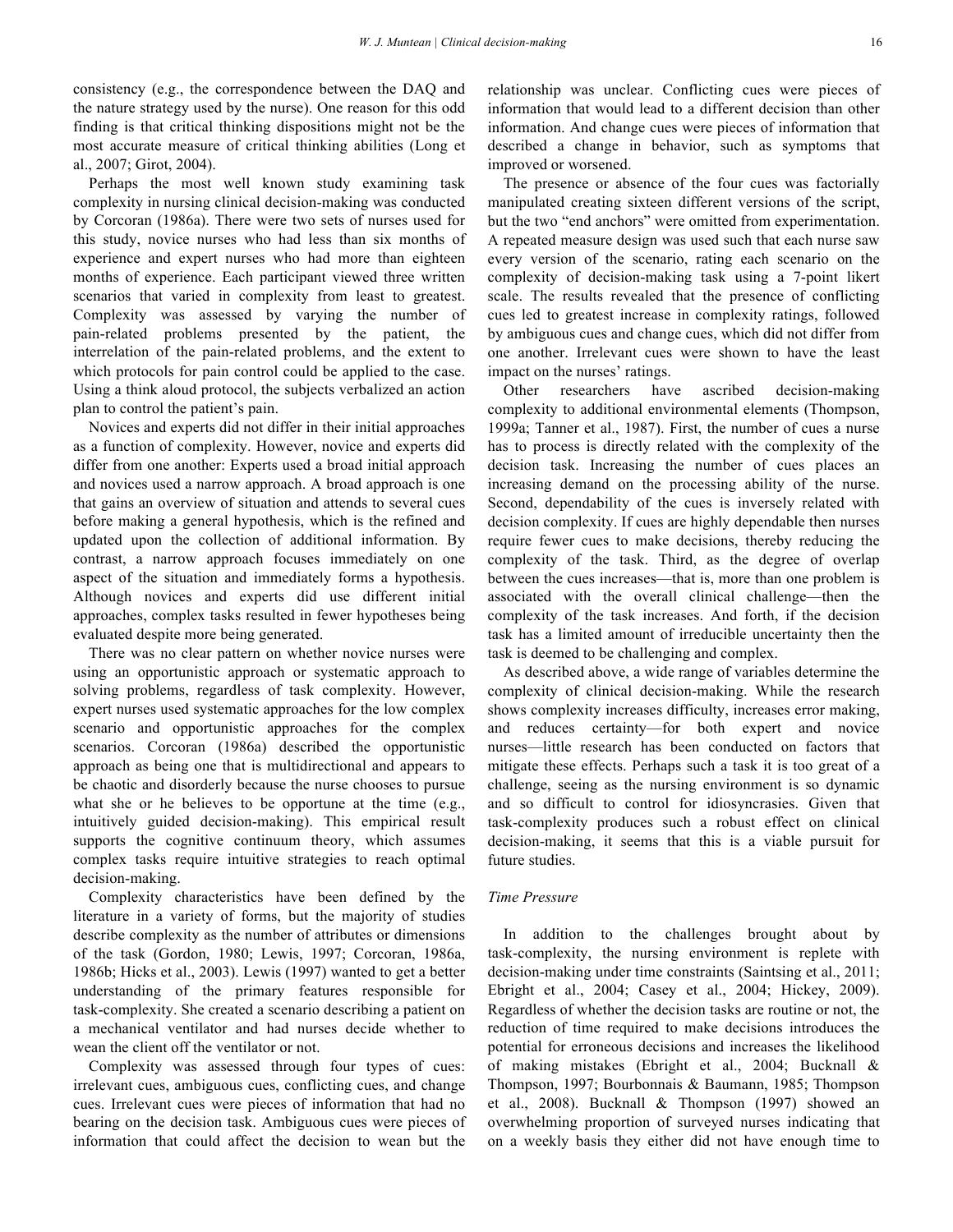make decisions (40%) or enough time to implement decisions (56%). Still, nurses are trained to perform under such in-the-moment conditions and make immediate life-saving decisions. However, time pressure does not always come in the form of critical emergency, and often it is even unbeknownst to the nurses themselves.

At first blush, the number of patients a nurse is responsible for is a seemingly innocuous decision-making factor, presumably because this number should never be excessive. However, that is only under idealistic conditions, which are not always possible. Notwithstanding the reasons for a greater patient-to-nurse ratio, increasing the ratio is an effective way to place a time limit on clinical decision-making. The empirical result is simple and straightforward: In Ebright et al. (2004), novice nurses who made decision errors were assigned an average of 5.6 clients whereas those who did not make errors were assigned an average of 4 clients.

Roughly 80% of novice nurses who made decision errors indicated that time pressure played a large role (Ebright et al., 2004). Nurses complained that they did not have time to carefully assess the condition of their patients (Saintsing et al., 2011; Casey et al, 2004; Hickey, 2009). Under these conditions, nurses place a larger emphasis on familiarity strategies, such as heuristics or intuition (Paley, Cheyne, Dalgleish, Duncan, & Niven, 2007; Buckingham & Adams, 2000b; O'Neill, 1995). As discussed earlier, these strategies are less effective for novices than experts, and therefore a potential underlying cause for novice errors under these situations (Hamm, 1988).

Novice nurses reported peer-pressure as an indirect source of time constraint (Ebright et al., 2004; Hagbaghery et al., 2004). Specifically, nurses are pressured to complete their rounds and assigned tasks so that incoming nurses are presented with a *clean sheet*, rather than having to complete a previous nurse's unfinished tasks. This self-imposed time constraint is described as potent, especially for novice nurses who want to avoid the reputation of being unable to complete their work. These circumstances force nurses to forgo the "should-do" work in order to complete the "must-do" work (Bowers, Lauring, & Jacobson, 2001), thereby defaulting nurses to perform retroactive decision-making rather than using a more effective proactive decision-making procedure (Hoffman et al., 2009).

Criticizing studies for not investigating real decisions under real decision-making contexts, Bucknall (2003) used a naturalistic observation paradigm to study environmental influencers. Eighteen Australian nurses from various hospitals were observed for two hours during routine practice and then subsequently interviewed within the following 24-hours. Content analyses on field notes and interview transcriptions revealed that time constraints were carefully considered before making decisions.

Nurses intentionally slowed their decision-making process when there was enough time or if there was a lack of challenge in the decision task. When this happened, they used familiarity based decision strategies (e.g., mentally comparing patient situations to previous encounters) and were described as being more confident in their decisions. Conversely, nurses under time pressure indicated rushing into decision-making, and their decision-making was unintentionally slowed when they lacked familiarity or when uncertainty surrounded the decision task, though no mention was made on their confidence in those decisions.

Although Bucknall (2003) advocated the use of real environments when studying clinical decision-making, one laboratory-conducted experiment shows methodological promise for future research. Thompson et al. (2008) was interested the efficacy of decisions under time pressures. Registered nurses in acute care environments were sampled from the United Kingdom  $(n = 95)$ , Netherlands  $(n = 50)$ , Australia ( $n = 50$ ), and Canada ( $n = 50$ ) and varied in years of experience. They were provided with 50 vignettes of patients who had a perioperative myocardial infarction while undergoing an elective surgical procedure. As can be seen from Table 3, the vignettes contained simple chart information that varied in symptoms.

According to the Modified Early Warning Score (MEWS; Subbe, Kruger, Rutherford, & Gemmel, 2001), a standardized assessment of the likelihood a patient is at-risk of a critical event, eighteen of the vignettes had scores that require a nurse to intervene by contacting a senior nurse or doctor. After viewing each vignette, the nurse participants had to decide whether an intervention was appropriate. Time pressure was introduced on some trials by the presence of a clock symbol, which informed nurses that decisions must be made within ten seconds.

This study led to several methodological benefits over observational studies. First, the designed allowed for a large number of observations from each nurse. Second, normative decision outcomes were known and thus nursing scores could be compared to an objective measure of a *correct* decision. Third, because of the previously mentioned points, signal-detection analyses could be carried out to establish the sensitivity (accuracy) and response bias of the nurses.

In the context of the experiment, signal-detection theory assumes that the vignettes form two normal distributions underlying the strength of evidence in favor of an intervention (see Figure 2). The two distributions represent vignettes that require and do not require an intervention (i.e., signal distribution and noise distribution, respectively). Sensitivity (i.e., accuracy) is a measure of overlap between the

| TABLE 3<br><b>VARIABLE INFORMATION CUES USED IN VIGNETTES</b> |                |  |
|---------------------------------------------------------------|----------------|--|
| Cue                                                           | <b>RANGE</b>   |  |
| Heart rate                                                    | $50 - 155$ bpm |  |
| Systolic blood pressure                                       | 72 - 221 mm Hg |  |
| $D$ conjustant note                                           | 0.40 km        |  |

| Respiratory rate            | $9-48$ bpm                    |
|-----------------------------|-------------------------------|
| Urine output (last 4 hours) | $0 - 960$ ml                  |
| Oxygen saturation           | $67\% - 100\%$                |
| Conscious level             | Fully conscious to unconsious |
| Oxygenation support         | Breathing room air to CPAP    |
| Time pressure               | Present or absent             |
| _____                       |                               |

Note—CPAP = continuous positive airway pressure. Reproduced from Thompson et al. (2008).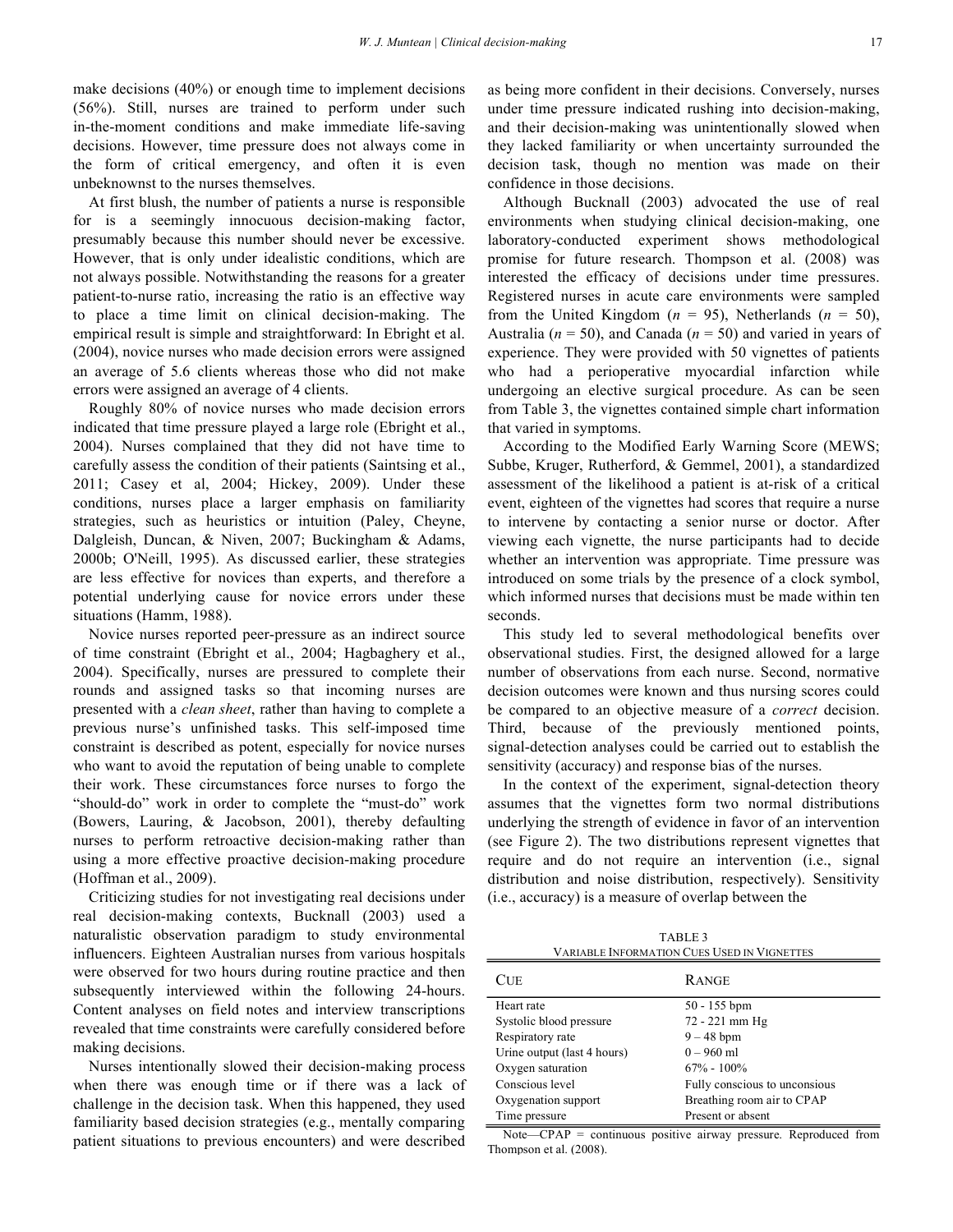

Fig. 2. An illustration of the signal and noise distributions of the vignettes.

distributions; accuracy increases as the distance between the distribution means increase. Signal-detection has the added benefit of measuring the criterion for endorsement. That is, any vignette with a strength-of-evidence greater than the criterion will result in an intervention—regardless of which distribution the vignette belongs to. A liberal criterion will result in a greater proportion of vignettes classified as needing an intervention, whereas a conservative criterion has the opposite effects—a lower proportion of cases are identified as needing interventions.

Thompson et al. reported that the countries differed on bias, such that Australian nurses had less of a tendency to take action than did the other countries. Apart from that effect, country did not interact with any other variable and was omitted from further analyses. Time pressure resulted in both less accurate decisions and a lower tendency to intervene. Perhaps the accuracy data can be seen as unsurprising, but this study is the first of its kind to demonstrate such effects empirically, rather than through interviews or the like. Furthermore, this study revealed that time pressure biases nurses away from making interventions, which explains a source of errant decision-making.

For accuracy, years-of-experience interacted with time pressure. When there was no time restriction, greater experience led to more accurate decisions. However, novice nurses were just as accurate as expert nurses when time was limited. This pattern is somewhat surprising because intuitive reasoning, which is purportedly more predominant in experienced nurses, is a quick process that can immunize decision-making from the negative effects of time pressure. If experienced nurses relied more on intuitive reasoning then that would suggest no interaction. However, an interaction was obtained, which is theoretically puzzling.

There was no interaction of experience and time pressure

for threshold placement, but there was a main effect of experience. Novice nurses were less cautious under time pressure than more experienced nurses, thereby failing to take action on cases that required interventions. This finding is somewhat counterintuitive. One would predict the opposite pattern; nurses with less experience would lean on the side of intervening because of the lower cost of error, whereas failing to intervene might lead to severe consequences. However, according to Thompson et al., novice nurses have yet to learn these associations and instead are too focused on irritating doctors and critical care outreach nurses by contacting them with false alarms.

Collectively, these studies show the dramatic effects of time pressure on decision-making. Nurses are more prone to errors when rushing their orders and decision-making process. The source of time constraints can come in many environmental forms and may even be self-imposed. Regardless of the source, limiting the time needed to make decisions will result in less efficient decision-making for novice as well as expert nurses.

#### *Interruptions*

Increasing the workload of nurses not only places time constraints on nurses, but also increases the propensity to become interrupted while performing their duties and tasks (Hedberg & Larsson, 2004). For general decision-making, disruptions have been shown the produce both positive and negative consequences, depending on the complexity of the task (Speier, Valacich, & Vessey, 1999). Simple decision-making tasks require relatively fewer cues to be processed than complex tasks and therefore place a lower cognitive demand on the decision-maker. Under simple conditions, disruptions have been shown to narrow attention,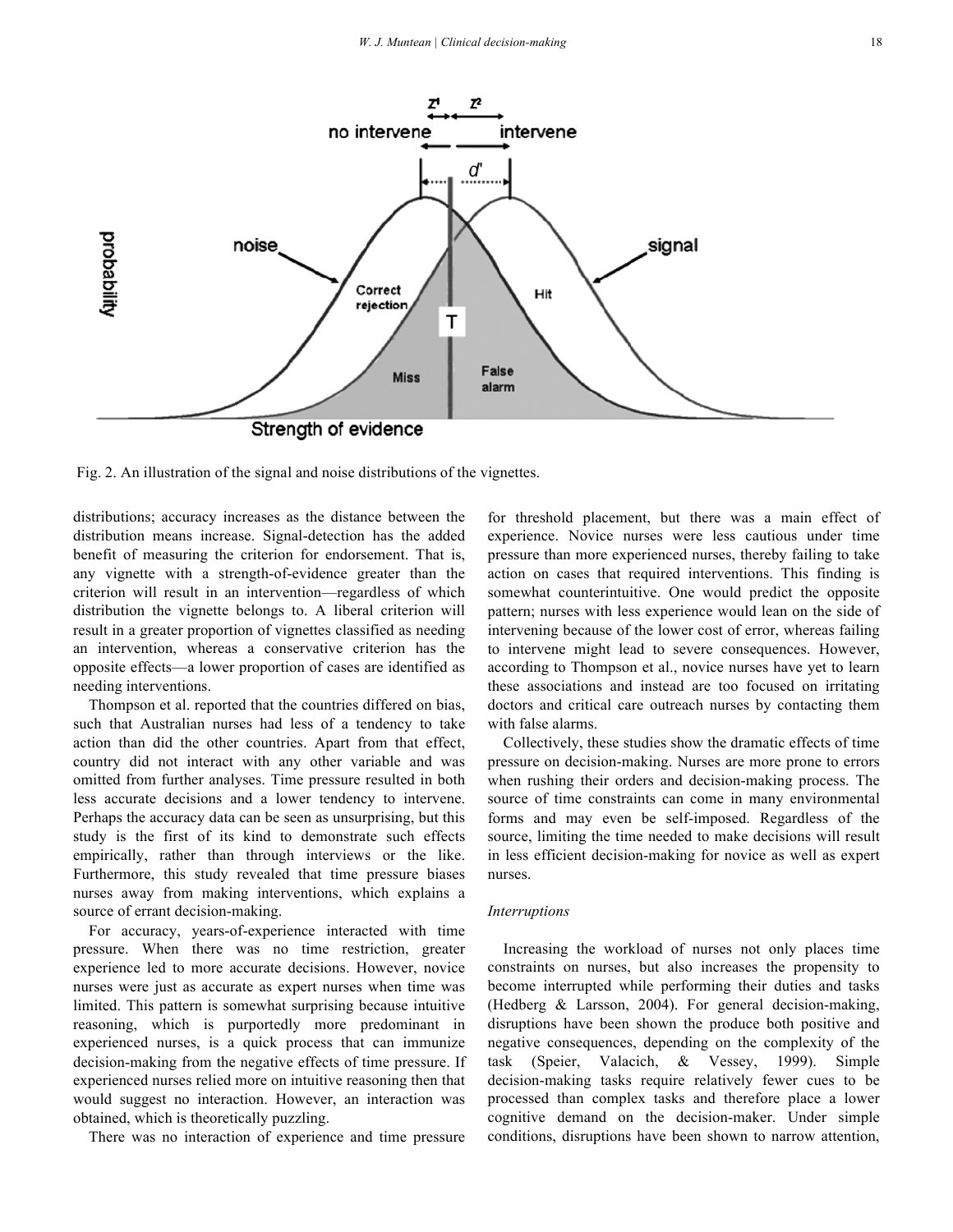increase arousal, and reduce the number irrelevant cues processed by the decision-maker. As a result, decisions are made quicker and with little or no loss of task-relevant cues; accuracy is not sacrificed.

By contrast, complex decision tasks place a much higher cognitive load on the decision-maker. They must attend to more cues and process them relationally to reach an appropriate decision. Narrowing attention—as a byproduct of disruption—will result in the loss of information processing, some of which will be relevant cues. There will be a greater deterioration in performance as the number of disruptions increase. Furthermore, to save cognitive resources a decision-maker will rely more on heuristic approaches, which have systematic shortcomings and produce less accurate decisions (Baron, 1986; Kahneman & Tversky, 1996).

Disruptions happen quite often in nursing environment. Hedberg & Larsson (2004) observed six Swedish nurses for thirty hours to discover environmental factors that affect decision-making. Two general themes emerged from their field notes, interruptions and work procedures. Because the researchers used observational methods they were not able to verify the efficacy of nursing decisions, but nurses were reported to be frustrated at times when disrupted or interrupted. Hedberg and Larrson took this as evidence that interruptions negatively impacted clinical decision-making. While this implicit argument might be weak, it does lay the groundwork for future experimentation and corroborates other decision-making findings (see, Speier et al., 1999).

Interruptions occurred through various forms, but the most predominant type was interruptions through assistant nurses and patients, which accounted for over half of the observed distractions. These interruptions happened regardless of location and task; they occurred in all daily routine tasks. While attending to patients, nurses were most often interrupted by client questions, although staff members (especially assistant nurses) also contributed to the distractions—either by asking procedural questions or requesting assistance with other patients.

Hedberg and Larrson (2004) characterized these interruptions as impeding decision-making. This might be an overgeneralization, though, at least in the case of patient questions. On the one hand, increasing nurse-patient interactions could lead to the discovery of more information cues, facilitating the decision-making process. On the other hand, patients might ask questions that lead to processing of unrelated information, increasing the cognitive load of the nurse and displacing relevant cues. The authors were not able to make a clear connection one way or the other. They defaulted to the assumption that interrupting nurses by asking questions hinders decision-making, but more research is needed to establish a direct causal link.

Technical interruptions accounted for a much lower proportion of the distractions that nurses faced in Hedberg and Larrson (2004), roughly 13%, with the main source coming from phone calls or emergency alarms of various sorts. Nurses in this study needed to be on hand at all times and when they heard a phone ring they interrupted their work to answer.

Patient rooms also had phones, which rang on a regular basis causing further disruptions when nurses were giving care. During interruptions, two thirds of the nurses were performing direct patient care (e.g., personal care, administering medication, preparing patients for activities such as meals or resting), while the rest were performing indirect patient care (e.g., sorting and documenting laboratory tests or preparing patients records). Regardless of what type of the task nurses were performing, interruptions were prevalent and disrupted nursing duties and decision-making.

## *Area of Specialty and Professional Autonomy*

A nurse's area of specialty and the department that he or she works for has some influence on clinical decision-making. In particular, departments differ in the average risks associated with decisions. For example, a poor decision made by a surgical nurse might lead to greater consequences than a poor decision made by a nurse who is prepping a patient's dinner. Decision-making under high risks is associated with more complex tasks and has been linked to more erroneous decisions (Smith et al., 2008).

Setting aside the associated risk, the average complexity of a decision task also differs as a function of a nurse's department, and can result in dissimilar quality of decision-making (Thompson, 1999a). This adds to the difficulty in assessing decision-making in applied settings, especially because nurses from different areas of specialties will inherently have unequal base rates for decision errors. Furthermore, area of specialty can affect the propensity to make decisions, allowing more opportunity to make errors (Hoffman, Donoghue, & Duffield, 2004; but see, Rhodes, 1985).

Professional autonomy, the freedom to make unsupervised decisions, also varies as a function of environment. Empowering nurses to make independent decisions, or at the very least increasing their independence, has been shown to have positive effects on clinical decision-making (Bakalis et al., 2003; Schutzenhofer & Musser, 1994; Hooft, 1990; Hagbaghery et al., 2004; Ramezani-Badr et al., 2009). Bakalis et al. (2003) compared decision-making of Greek and English nurses using clinical decision-making cards. As described earlier, nurses in this study saw eight scenarios that contained a set of sequential decisions—each made by selecting the appropriate option among several alternatives. In addition to the presented alternatives, nurses were allowed to select a "call the doctor" option to indicate when they would hand off decision responsibilities over to other medical staff. The researchers used this as a proxy to gauge professional autonomy.

The scenarios covered acute and recovery phases of post-myocardial infraction and English nurses were discovered to make better quality decisions during recovery phases. This was attributed to greater professional autonomy that English nurses held; they chose to hand off responsibility later in the decision set. Borrowing from Hooft (1990), Bakalis et al. (2003) theorized that professional autonomy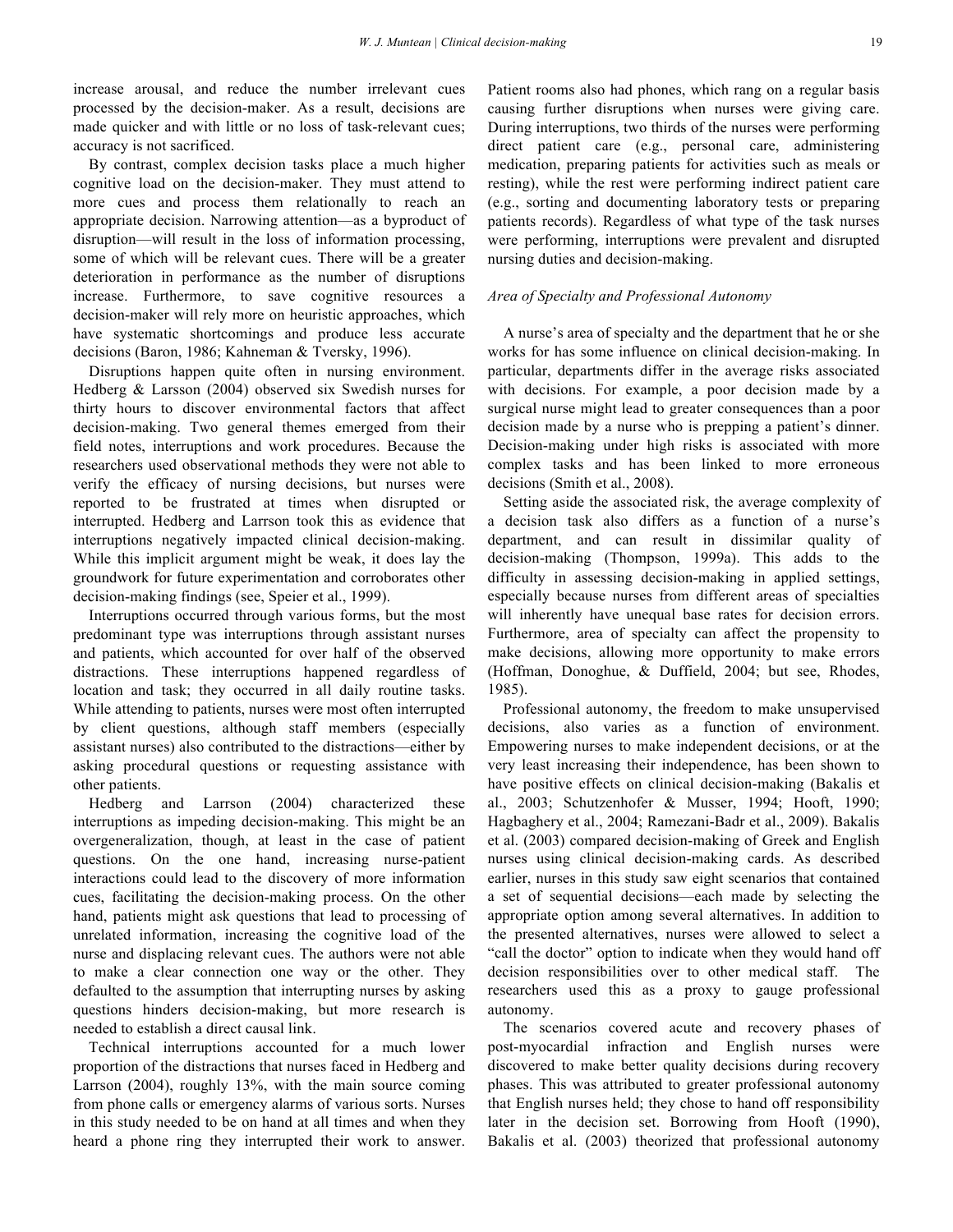involves the nurse's freedom to act in the best interest of the patient, and therefore more emphasis is placed on the patient care. This assumption may be premature because autonomy could be viewed as a social phenomenon, which is influenced by different perceptions of nursing held by Greek and English nurses.

Several factors have been correlated with autonomous practitioners. Schutzenhofer & Musser (1994) surveyed over 500 registered nurses using a Nursing Activity Scale (NAS), which requires nurses to answer questions where they must exercise some degree of professional autonomy. For autonomous practice, there was no main effect of education, but simple pairwise comparisons showed that those holding a MSN were more autonomous than either nurses with a diploma, ADN, or BSN. There was a difference in NAS scores for different areas of specialty: psychiatric/mental health nurses were more autonomous than medical-surgical, maternal-newborn, and critical care nurses. These data lend further support to the assumption that decision-making is dependent on environmental context, although to be fair, novice nurses are not likely to be placed in advance areas.

On a similar note, novice nurses are not autonomous to begin with. They are required to report to senior nurses when encountering any issues of concern. According to Hagbaghery et al. (2004), this could reduce a novice's confidence in their ability to make effective decisions. Increasing a novice nurse's autonomy might not be the solution, however. Nurses with more professional autonomy place a greater reliance on risk-benefit criteria rather than organizational necessities when making decisions (Ramezani-Badr et al., 2009). While this is not a concern for nurses who understand risk-benefit tradeoffs well, novices have yet to learn these associations—at least in real world situations. Despite the handful of studies researching professional autonomy on clinical decision-making, more research is needed to clearly understand the effects on novice nurses.

# VI. CONCLUSIONS

When entering professional nursing, novices are accompanied with a large set of responsibilities involving their decision-making. The literature reviewed made it clear that nursing students are inadequately trained in critical thinking and decision-making—at least decision-making found in real life settings (see, e.g., Saintsting et al., 2011; Smith & Crawford, 2002). Submerging novices in clinical decision-making seems to provide a solution but only for those who can handle it, as indicated by confidence in decision-making of nurses who pass the one-year mark of practice (Casey et al., 2004). This is a potential costly solution and puts both patients and nurses at risk, especially for novices who are dramatically inclined at decision-making. Furthermore, many variables have been identified to impede effective decision-making, slowing down the process of gaining competency.

Factors identified in this literature review either affect the decision-maker or the decision-task—perhaps even an interaction of both. A mix of the individual factors can be taught and tested (e.g., cue recognition and hypothesis updating). Cue recognition is the foundation of all decision-making and is built through knowledge that is gained in nursing school. While this can be supplemented with clinical experience, novice nurses must enter the profession with an acceptable level knowledge. This can be easily tested to ensure that novices do not lack the fundamentals. However, Lewis (1997) showed that cue recognition is multidimensional and not all types of cue recognition are equal. Will novice nurses be able to make effective decisions when facing decision-tasks that contain conflicting cues?

But not all the individual factors discovered through the review can be tested (e.g., education, clinical experience, or propensity to communicate). These factors are a byproduct of exploratory studies—ones that rely on observational and survey studies. These studies are insightful and provide the motive for future confirmatory studies, but the method of data collection places a limit on the type of factors that can be researched (Aitken et al., 2011). Methodological innovations are underway and recent studies show promise that more testable factors will be discovered (Thompson et al., 2008).

Much the same can be said about environmental factors—some can be explicitly test (e.g., time pressure and task complexity), but others cannot (e.g., professional autonomy). Increasing task complexity is a reliable way to introduce decision-making errors (Corcoran, 1986a), and luckily, it differs individually. Essentially, task complexity is relative. For instance, novice nurses who have stronger mental representations and nursing schemas can chunk greater amount of information compared to those with poorer representations. Nurses who process more information simultaneously will have less cognitive load when filtering through cues and will perceive decision-tasks as less complex.

Overall, nursing research on clinical decision-making is very challenging because of the dynamic environment in the applied setting. The research reviewed in this paper clearly demonstrates this. While no single experiment or study can account for all the variables affecting clinical decision-making, researchers have made good attempts to isolate individual factors and explore them to the extent possible.

#### **REFERENCES**

- Abu Saad, H. H., & Hamers, J. P. H. (1997). Decision**-**making and pediatric pain: a review. *Journal of Advanced Nursing*, *26*, 946–952.
- Agan R. (1987) Intuitive knowing as a dimension of nursing. *Advances in Nursing Science*, 10, 63-70.
- Aitken, L. M., Marshall, A., Elliott, R., & Mckinley, S. (2011). Comparison of "think aloud" and observation as data collection methods in the study of decision making regarding sedation in intensive care patients. *International Journal of Nursing Studies*, *48*, 318–325. doi:10.1016/j.ijnurstu.2010.07.014
- Bakalis, N., Bowman, G., & Porock, D. (2003). Decision making in Greek and English registered nurses in coronary care units. *International Journal of Nursing Studies*, *40*, 749–760.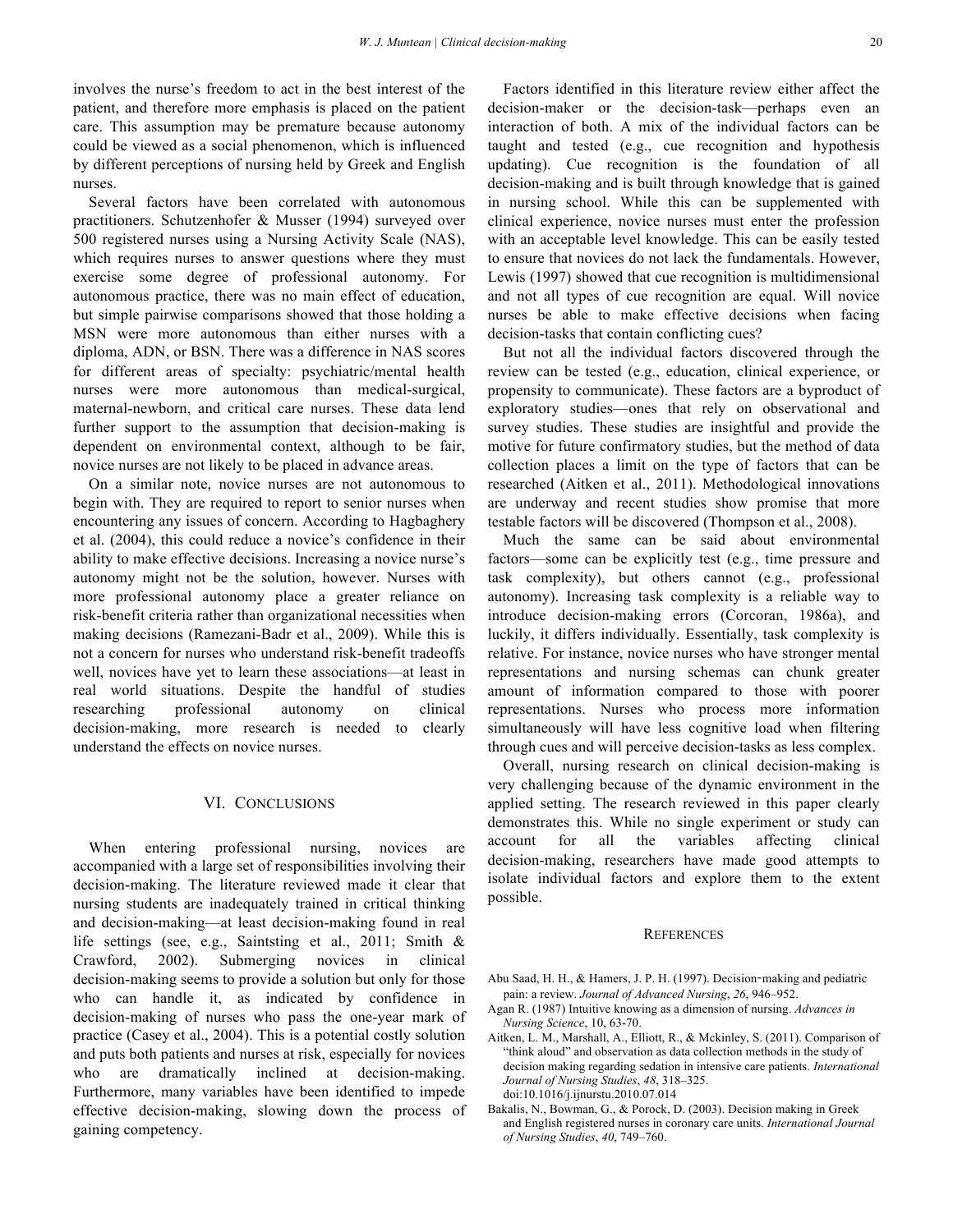Baker, J. D. (1997). Phenomenography: an alternative approach to researching the clinical decision**-**making of nurses. *Nursing inquiry*, *4*, 41–47.

Banning, M. (2007). A review of clinical decision making: models and current research. *Journal of Clinical Nursing*, *17*, 187–195 doi:10.1111/j.1365-2702.2006.01791.x

- Baron, R. S. (1986). Distraction-conflict theory: Progress and problems. *Advances in Experimental Social Psychology,* 19, 1-39.
- Baumann, A., & Bourbonnais, F. (1982). Nursing decision making in critical care areas. *Journal of Advanced Nursing*, *7*, 435–446.
- Baxter, P., & Rideout, E. (2006). Second-year baccalaureate nursing students' decision making in the clinical setting. *The Journal of nursing education*, *45*, 121-127.
- Bechtel G. A., Smith J. N., Printz V., Gronseth D. (1993) Critical thinking and clinical judgment of professional nurses in a career mobility program. *Journal of Nurse Staff Development*, 9, 218-222.
- Benner, P. (1984) *From Novice to Expert: Excellence and Power in Clinical Nursing Practice*. Addison-Wesley, Menlo Park, California.
- Benner, P. (1996). A response by P. Benner to K. Cash,"Benner and expertise in nursing: a critique." *International Journal of Nursing Studies*, *33*, 669– 674.
- Benner, P., & Tanner, C. (1987). How expert nurses use intuition. *The American Journal of Nursing*, *87*, 23-31.
- Benner, P., Tanner, C., & Chesla, C. (1992). From beginner to expert: Gaining a differentiated clinical world in critical care nursing*. Advances in nursing science*, *14*, 13-28.
- Berggren, I., Bégat, I., & Severinsson, E. (2002). Australian clinical nurse supervisors' ethical decision**-**making style. *Nursing & health sciences*, *4*, 15–23.
- Boblin, S., Baxter, P., Alvarado, K., Baumann, A., & Akhtar-Danesh, N. (2008). Registered nurses and licensed/registered practical nurses: a description and comparison of their decision-making process. *Nursing Leadership*, *21*, 56–72.
- Botti, M., & Reeve, R. (2003). Role of knowledge and ability in student nurses' clinical decision**-**making. *Nursing & health sciences*, *5*, 39–49.
- Bourbonnais F. & Baumann A. (1985) Stress and rapid decision making in nursing: an administrative challenge. *Nursing Administration Quarterly*, 9, 85–91.
- Bowers, B. J., Lauring, C., & Jacobson, N. (2001). How nurses manage time and work in long term care. *Journal of Advanced Nursing*, *33*, 484-491.
- Brennan, T. A., Leape, L. L., Laird, N. M., Hebert, L., Localio, A. R., Lawthers, A. G., . . . Hiatt, H. (2004). Incidence of adverse events and negligence in hospitalized patients: Results of the Harvard Medical Practice Study I. 1991. *Quality & Safety in Health Care*. 13, 145-151.
- Buckingham, C. D., & Adams, A. (2000a). Classifying clinical decision making: a unifying approach. *Journal of Advanced Nursing*, *32*, 981–989.
- Buckingham, C. D., & Adams, A. (2000b). Classifying clinical decision making: interpreting nursing intuition, heuristics and medical diagnosis. *Journal of Advanced Nursing*, *32*, 990–998.
- Bucknall, T. (2000). Critical care nurses' decision**-**making activities in the natural clinical setting. *Journal of Clinical Nursing*, *9*, 25–36.
- Bucknall, T. (2003). The clinical landscape of critical care: nurses' decisionmaking. *Journal of Advanced Nursing*, *43*, 310–319.
- Bucknall T.K. & Thomas S.A. (1995) Clinical decision-making in critical care. *Australian Journal of Advanced Nursing*, 13, 10–17.
- Bucknall, T., & Thomas, S. (1997). Nurses' reflections on problems associated with decision**-**making in critical care settings. *Journal of Advanced Nursing*, *25*, 229–237.
- Burman, M. E., Stepans, M. B., Jansa, N., & Steiner, S. (2002). How do NPs make clinical decisions? *The Nurse Practitioner*, *27*, 57-64.
- Cader, R., Campbell, S., & Watson, D. (2005). Cognitive Continuum Theory in nursing decision**-**making. *Journal of Advanced Nursing*, *49*, 397–405.
- Caputo, L.A., Mior, S.A., (1998). The role of clinical experience and knowledge in clinical decision making. *Topics in Clinical Chiropractic*, 5, 10–18.
- Casey, K., Fink, R., Krugman, M., & Propst, J. (2004). The Graduate Nurse Experience. *Journal of Nursing Administration*, *34*, 303-311.
- Cash, K. (1995). Benner and expertise in nursing: a critique. *International Journal of Nursing Studies*, *32*, 527–534.
- Chunta, K. S., & Katrancha, E. D. (2010). Using Problem-Based Learning in Staff Development: Strategies for Teaching Registered Nurses and New Graduate Nurses. *The Journal of Continuing Education in Nursing*, *41*, 557–564. doi:10.3928/00220124-20100701-06
- Cioffi J. (1998). Decision-making by emergency nurses in triage assessments. *Accident and Emergency Nursing*, 6, 184–191.
- Cioffi, J. (2000). Nurses' experiences of making decisions to call emergency assistance to their patients. *Journal of Advanced Nursing*, 32, 108–114.
- Cioffi, J. (2001). A study of the use of past experiences in clinical decision making in emergency situations. *International Journal of Nursing Studies*, 38, 591–599.
- Cioffi, J. (2011). Expanding the scope of decision-making research for nursing and midwifery practice. *International Journal of Nursing Studies*, 49, 481-489. doi:10.1016/j.ijnurstu.2011.10.015
- Cioffi J. & Markham R. (1997). Clinical decision-making by mid- wives: managing case complexity. *Journal of Advanced Nursing*, 25, 265–272.
- Clarke, S. P., & Aiken, L. H. (2003). Failure to rescue. *The American Journal of Nursing*, *103*, 42–47.
- Corcoran, S. (1986a). Task complexity and nursing expertise as factors in decision making. *Nursing Research, 35, 107-112*.
- Corcoran, S. (1986b). Planning by expert and novice nurses in cases of varying complexity. *Research in Nursing & Health, 9, 155-162*.
- Corcoran-Perry, S. A., & Cochrane S. (1999) Coronary care nurses' clinical decision making. *Nursing and Health Sciences*, 1, 49–61.
- Crandall, B., Getchell-Reiter, K., 1993. Critical decision method: a technique for eliciting concrete assessment indicators from the intuition of NICU nurses. *Advances in Nursing Science*, 16, 42–51.
- Crow, R., Chase, J., & Lamond, D. (1995). The cognitive component of nursing assessment: an analysis. *Journal of Advanced Nursing*, *22*, 206– 212.
- Cullum, N. (1997). Identification and analysis of randomised controlled trials in nursing: a preliminary study. *Quality in Health Care*, *6*, 2–6.
- Darbyshire, P. (1994). Skilled expert practice: is it 'all in the mind'? A response to English's critique of Benner's novice to expert model. *Journal of Advanced Nursing*, *19*, 755–761.
- Davis, B.G. (1974). Effects of levels of nursing educa- tion on patient care: A replication. *Nursing Research, 35,* 107–112.
- De Casterlé, B. D., Izumi, S., Godfrey, N. S., & Denhaerynck, K. (2008). Nurses' responses to ethical dilemmas in nursing practice: meta-analysis. *Journal of Advanced Nursing*, *63*, 540–549. doi:10.1111/j.1365-2648.2008.04702.x
- del Bneno, D.J. (1983). Doing the right thing: Nurses' ability to make clinical decisions. *Nurse Educator, 8,* 7-11.
- Dowding, D., & Thompson, C. (2003). Measuring the quality of judgment and decision**-**making in nursing. *Journal of Advanced Nursing*, *44*, 49–57.
- Draper, P. (1986). Any use for an American import? *Nursing Times*, 8, 37-39
- Dreyer, A., Forde, R., & Nortvedt, P. (2011). Ethical decision-making in nursing homes: Influence of organizational factors. *Nursing Ethics*, *18*, 514–525.
- Dreyfus, H.L., Dreyfus, S.E., 1986. Mind Over Machine: The Power of Human Intuition and Expertise in the Era of the Computer. Free Press, New York.
- Ebright, P. R., Urden, L., Patterson, E., & Chalko, B. (2004). Themes surrounding novice nurse near-miss and adverse-event situations. *Journal of Nursing Administration*, *34*, 531-538.
- Elstein A. (1978) *Medical Problem Solving: An Analysis of Clinical Reasoning*. Harvard University Press, Cambridge, MA.
- English, I. (1993). Intuition as a function of the expert nurse: a critique of Benner's novice to expert model. *Journal of Advanced Nursing*, *18*, 387– 393.
- Ericsson, K. A., Whyte, J., IV, & Ward, P. (2007). Expert performance in nursing: Reviewing research on expertise in nursing within the framework of the expert-performance approach. *Advances in Nursing Science*, *30*, 58-71.
- Evangelisti, D., Whitman, T, & Johnston, M. (1986). Problem solving and task complexity: An examination of the relative effectiveness of self-instruction and didactic instruction. *Cognitive Therapy and Research, 10.* 499-508.
- Field, P. A., (1987). The impact of nursing theory on the clinical decision making process. *Journal of Advanced Nursing,* 12, 563-571.
- Forneris, S., & Peden-McAlpine, C. (2007). Evaluation of a reflective learning intervention to improve critical thinking in novice nurses. *Journal of Advanced Nursing*, *57*, 410–421.
- Frederickson, K., & Mayer, G.G. (1977). Problem-solving skills: What effect does education have? *American Journal of Nursing, 77,* 1167-1169.
- Funk, S. G., Tornquist, E. M., & Champagne, M. T. (1995). Barriers and facilitators of research utilization. *Nursing Clinics of North America*, *30*, 395–407.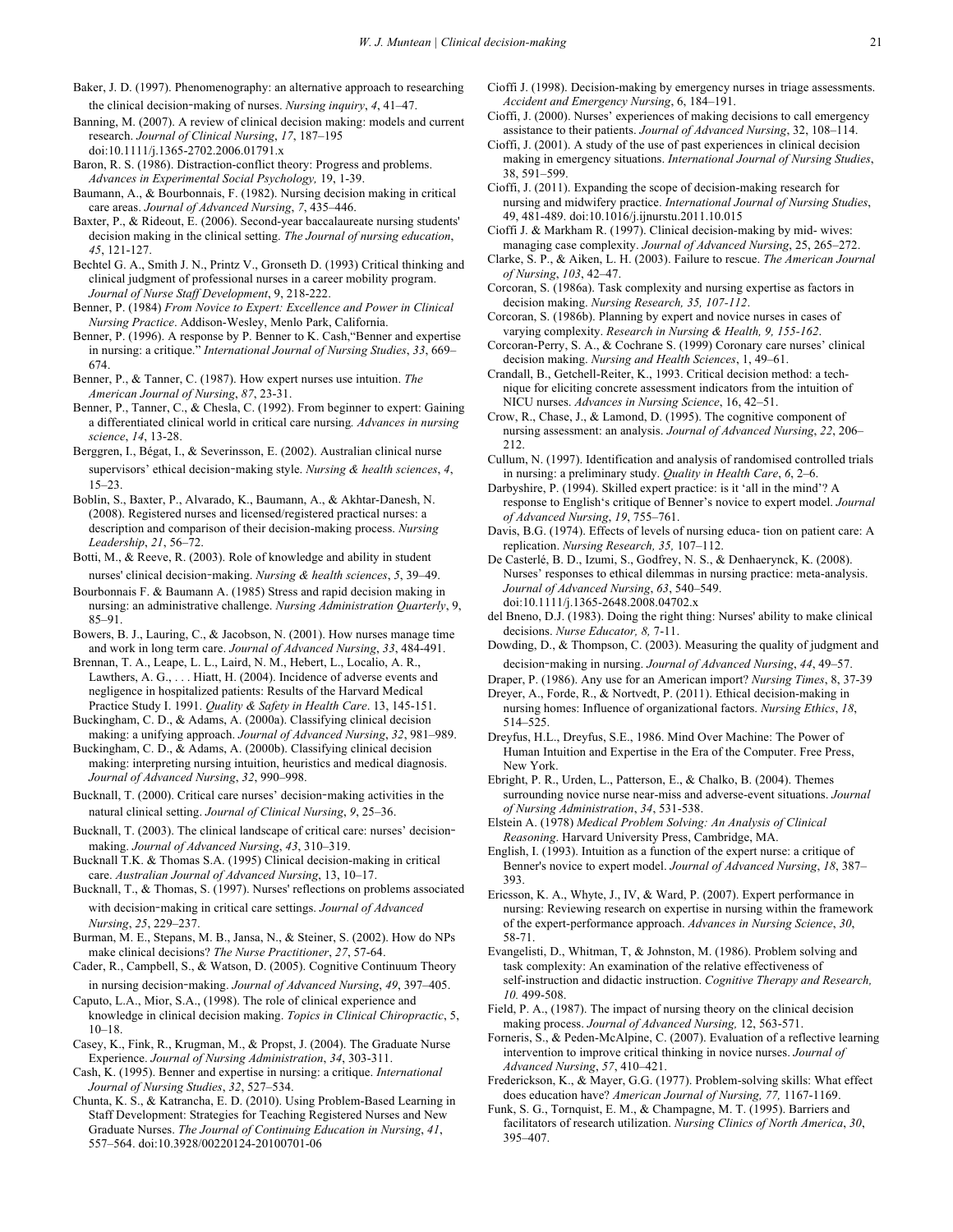- Garrett, B. (2005). Student nurses' perceptions of clinical decision-making in the final year of adult nursing studies. *Nurse Education in Practice*, *5*, 30– 39. doi:10.1016/j.nepr.2004.03.003
- Girot, E. (2000). Graduate nurses: critical thinkers or better decision makers? *Journal of Advanced Nursing*, *31*, 288–297.
- Gobet, F., & Chassy, P. (2008). Towards an alternative to Benner's theory of expert intuition in nursing: a discussion paper. *International Journal of Nursing Studies*, *45*, 129–139.
- Goldhill, D. R. (2001). The critically ill: Following your MEWS. *QJM*, 94, 507-510.
- Gordon, M. (1980). Predictive strategies in diagnostic tasks. *Nursing Research, 29,* 39-45.
- Greenwood, J. (2000). Critical thinking and nursing scripts: the case for the development of both. *Journal of Advanced Nursing*, *31*, 428–436.
- Greenwood, J., & King, M. (1995). Some surprising similarities in the clinical reasoning of 'expert' and 'novice' orthopedic nurses: report of a study using verbal protocols and protocol analyses. *Journal of Advanced Nursing*, *22*, 907–913.
- Grobe, S., Drew, J., & Fonteyn, M. (1991). A descriptive analysis of experienced nurses' clinical reasoning during a planning task. *Research in Nursing & Health*, *14*, 305–314.
- Hagbaghery, M., Salsali, M., & Ahmadi, F. (2004). The factors facilitating and inhibiting effective clinical decision-making in nursing: a qualitative study. *BMC nursing*, *3*, 1-11.
- Hamers, J., Abu Saad, H. H., & Halfens, R. (1994). Diagnostic process and decision making in nursing: A literature review. *Journal of Professional Nursing*, *10*, 154–163.
- Hamm R.M. (1988) Clinical intuition and clinical analysis: expertise and the cognitive continuum. In *Professional Judgment: A Reader in Clinical Decision Making* (Dowie J. & Elstein A. eds), Cambridge University Press, Cambridge, pp. 78-105.
- Hammond K.R. (1981) *Principles of Organization in Intuitive and Analytical Cognition (Report 231)*. Center for Research on Judgment and Policy, University of Colorado, Boulder, CO.
- Hammond, K. R., Kelly, K. J., Schneider, R. J., & Vancini, M. (1967). Clinical inference in nursing: Revising judgments. *Nursing Research*, *16*, 38-45.
- Harbison, J. (2001). Clinical decision making in nursing: theoretical perspectives and their relevance to practice. *Journal of Advanced Nursing*, *35*, 126–133.
- Hedberg, B., & Larsson, U. (2003). Observations, confirmations and strategies–useful tools in decision**-**making process for nurses in practice? *Journal of Clinical Nursing*, *12*, 215–222.
- Hedberg, B., & Larsson, U. (2004). Environmental elements affecting the decision**-**making process in nursing practice. *Journal of Clinical Nursing*, *13*, 316–324.
- Henry, S. B. (1991) Effect of level of patient acuity on clinical decision making of critical care nurses with varying levels of knowledge. *Heart & Lung*, *20*, 478-485.
- Hickey, M. T. (2009). Preceptor perceptions of new graduate nurse readiness for practice. *Journal for nurses in staff development*, *25*, 35-41.
- Hicks, F., Merritt, S., & Elstein, A. (2003). Critical thinking and clinical decision making in critical care nursing: a pilot study. *Heart & Lung: The Journal of Acute and Critical Care*, *32*, 169–180.
- Hodgetts, T. J., Kenward, G., Vlackonikolis, I., Payne, S., Castle, N., Crouch, R., . . . Shaikh, L. (2002). Incidence, location and reasons for avoidable in-hospital cardiac arrest in a district general hospital. *Resuscitation*, *54*, 115–123.
- Hoffman, K. A., Aitken, L. M., & Duffield, C. (2009). A comparison of novice and expert nurses' cue collection during clinical decision-making: Verbal protocol analysis. *International Journal of Nursing Studies*, *46*, 1335–1344. doi:10.1016/j.ijnurstu.2009.04.001
- Hoffman, K., Donoghue, J., & Duffield, C. (2004). Decision**-**making in clinical nursing: investigating contributing factors. *Journal of Advanced Nursing*, *45*, 53–62.
- Hooft, S., (1990). Moral education for nursing decisions. *Journal of Advanced Nursing*, 15, 210–215.
- Hughes, K., & Young, W. (1990). The relationship between task complexity and decision**-**making consistency. *Research in Nursing & Health*, *13*, 189– 197.
- Itano, J.K. (1989). A comparison of the clinical judgment process in experienced registered nurses and student nurses. *Journal of Nursing Education*, 28, 120-126.
- Jeffrey, R. (1979). Normal rubbish: Deviant patients in casualty departments. *Sociology of Health and Illness*, 1, 90-107.
- Jenks, J. (1993). The pattern of personal knowing in nurse clinical decision making. *The Journal of nursing education*, *32*, 399-405.
- Joseph G.M. & Patel V.L. (1990) Domain knowledge and hypothesis generation in diagnostic reasoning. *Medical Decision-Making*, 10, 31–46.
- Kaasalainen, S., Coker, E., Dolovich, L., Papaioannou, A., Hadjistavropoulos, T., Emili, A., & Ploeg, J. (2007). Pain management decision making among long-term care physicians and nurses. *Western Journal of Nursing Research*, *29*, 561–580.
- Kahneman, D., & Tversky, A. (1996). On the reality of cognitive illusions. *Psychological Review*, 103, 582-591. doi: 10.1037/0033-295X.103.3.582
- Kenward K. & Zhong E. (2006) *Report of Findings from the Practice and Professional Issues Survey: Fall 2004.* National Council of State Boards of Nursing, Chicago, IL.
- King, L., & Appleton, J. (1997). Intuition: a critical review of the research and rhetoric. *Journal of Advanced Nursing*, *26*, 194–202.
- King, L., & Clark, J. M. (2002). Intuition and the development of expertise in surgical ward and intensive care nurses. *Journal of Advanced Nursing*, *37*, 322–329.
- Lamond, D., & Thompson, C. (2000). Intuition and analysis in decision making and choice. *Journal of Nursing Scholarship*, *32*, 411–414.
- Lamond, D., Crow, R. A., & Chase, J. (1996). Judgments and processes in care decisions in acute medical and surgical wards. *Journal of evaluation in clinical practice*, *2*, 211–216.
- Lauri, S., & Salantera, S. (1995). Decision**-**making models of Finnish nurses and public health nurses. *Journal of Advanced Nursing*, *21*, 520–527.
- Lauri, S., & Salantera, S. (1998). Decision**-**making models in different fields of nursing. *Research in Nursing & Health*, *21*, 443–452.
- Lauri, S., Salantera, S., Chalmers, K., Ekman, S., Kim, H., Käppeli, S., & MacLeod, M. (2001). An Exploratory Study of Clinical Decision**-**Making in Five Countries. *Journal of Nursing Scholarship*, *33*, 83–90.
- Leape, L. L. (2000). Institute of Medicine medical error figures are not exaggerated. *Journal of the American Medical Association*, 284, 95-97.
- Lewis, M. (1997). Decision-making task complexity: model development and initial testing. *The Journal of nursing education*, *36*, 114-120.
- Lofmark, A., Smide, B., & Wikblad, K. (2006). Competence of newlygraduated nurses–a comparison of the perceptions of qualified nurses and students. *Journal of Advanced Nursing*, *53*, 721–728.
- Long, D., Young, J., & Shields, L. (2007). Commentary on Twycross A and Powls L (2006) How do children's nurses make clinical decisions? Two preliminary studies. Journal of Clinical Nursing 15, 1324-1335. *Journal of Clinical Nursing*, *16*, 1778–1782. doi:10.1111/j.1365-2702.2006.01623.x
- Luker, K., & Kenrick, M. (1992). An exploratory study of the sources of influence on the clinical decisions of community nurses. *Journal of Advanced Nursing*, *17*, 457–466.
- Mahon K.A. & Fowler M.D. (1979) Moral development and clinical decision-making. *Nursing Clinics of North America*, 14, 3–12.
- Manias, E., Aitken, R., & Dunning, T. (2004). Decision**-**making models used by "graduate nurses" managing patients' medications. *Journal of Advanced Nursing*, *47*, 270–278.
- Marshall, A. P., West, S. H., & Aitken, L. M. (2011). Preferred Information Sources for Clinical Decision Making: Critical Care Nurses' Perceptions of Information Accessibility and Usefulness. *Worldviews on Evidence-Based Nursing*, *8*, 224–235. doi:10.1111/j.1741-6787.2011.00221.x
- Masters, M. L., & Masters, R. J. (1989). Risk-taking propensity of nurses: ADN and BSN. *Journal of Nursing Education*, *28*, 12-17.
- May, B. J. (1996). On decision making. *Physical Therapy*, *76*, 1232–1241.
- Mayer, G.G. (1975). Sophistication in problem-solving. *Minnesota Nursing Accent, 47,* 13-14.
- McCaughan, D., Thompson, C., Cullum, N., Sheldon, T., & Raynor, P. (2005). Nurse practitioner and practice nurses' use of research information in clinical decision making: findings from an exploratory study. *Family Practice*, 22, 490–497. doi:10.1093/fampra/cmi042
- McCormack, B. (1993). Intuition: concept analysis and application to curriculum development. II. Application to curriculum development. *Journal of Clinical Nursing*, *2*, 11–17.
- Miller P.A. (2001) Nurse-physician collaboration in an intensive care unit. *American Journal of Critical Care*,10, 341–350.
- Miller, V. G. (1995). Characteristics of Intuitive Nurses. *Western Journal of Nursing Research*, *17*, 305–316. doi:10.1177/019394599501700306
- Monterosso, L., Kristjanson, L., Sly, P. D., Mulcahy, M., Holland, B. G., Grimwood, S., & White, K. (2005). The role of the neonatal intensive care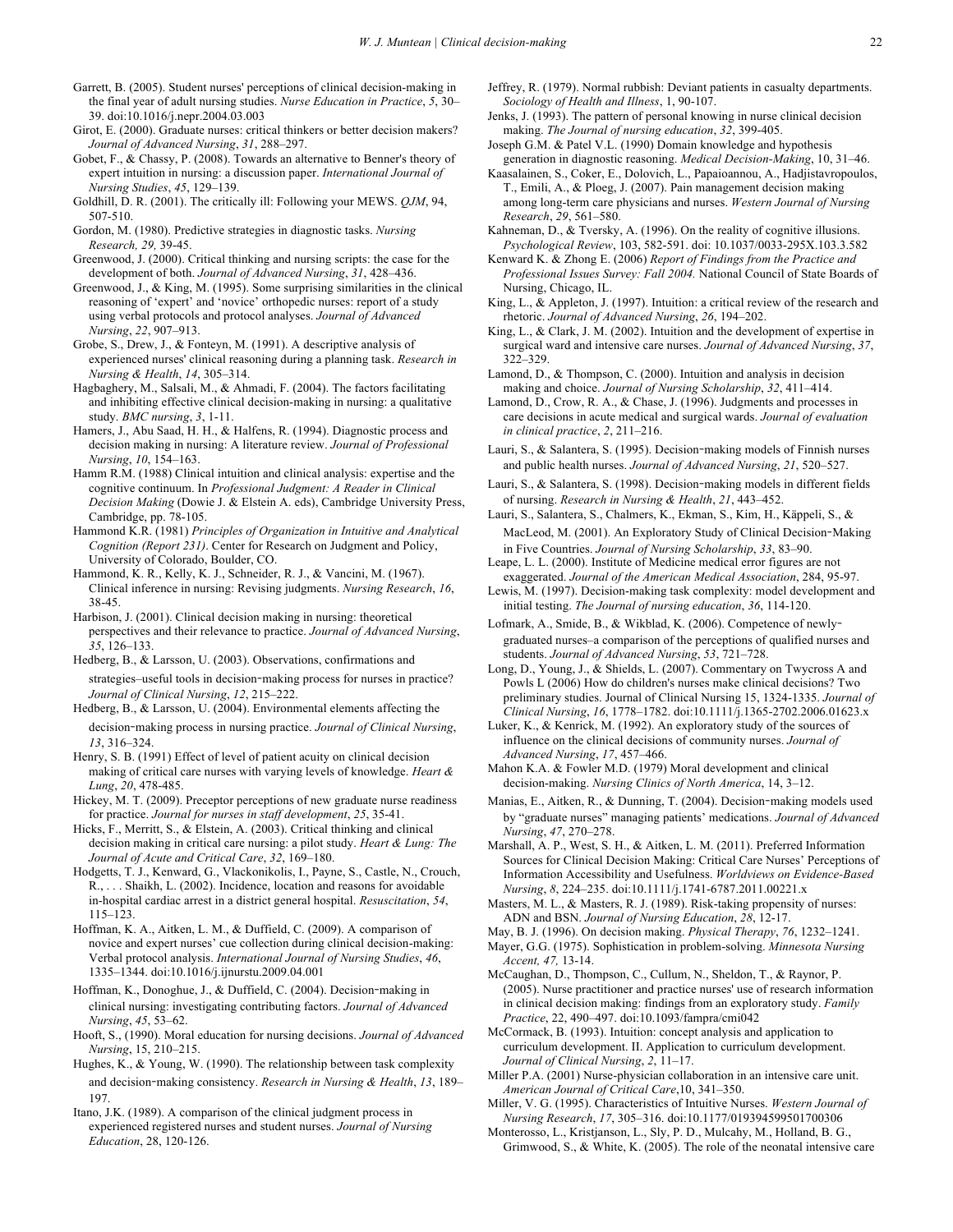nurse in decision**-**making: Advocacy, involvement in ethical decisions and communication. *International journal of nursing practice*, *11*, 108–117.

Morrow, S. (2009). New graduate transitions: leaving the nest, joining the flight. *Journal of Nursing Management*, *17*, 278–287. doi:10.1111/j.1365-2834.2008.00886.x

Myers I. B., McCaulley M. H., Quenk N. L., & Hammer A. L. (1998). The MBTI Manual: A Guide to the Development and Use of the Myers-Briggs Type Indicator, 2nd edn. Consulting Psychologists Press, Palo Alto.

Newell, A., Simon, H.A., 1972. Human Problem Solving. Prentice Hall, Englewood Cliffs, NJ.

Offredy, M. (1998). The application of decision making concepts by nurse practitioners in general practice. *Journal of Advanced Nursing*, *28*, 988– 1000.

O'Neill, E. (1995). Heuristics reasoning in diagnostic judgment. *Journal of Professional Nursing*, *11*, 239–245.

O'Neill, E. S., & Dluhy, N. M. (1997). A longitudinal framework for fostering critical thinking and diagnostic reasoning. *Journal of Advanced Nursing*, *26*, 825–832.

O'Neill, E. S., Dluhy, N. M., & Chin, E. (2005). Modeling novice clinical reasoning for a computerized decision support system. *Journal of Advanced Nursing*, *49*, 68–77.

O'Neill, E. S., Dluhy, N. M., Fortier, P. J., & Michel, H. E. (2004). Knowledge acquisition, synthesis, and validation: a model for decision support systems. *Journal of Advanced Nursing*, *47*, 134–142.

Onken, J., Hastie, R., & Revelle, W. (1985). Individual differences in the use of simplification strategies in a complex decision making task. *Journal of Experimental Psychology: Human Perception and Performance, 11,* 14-27.

Pacini R. & Epstein S. (1999). The relation of rational and experiential information processing styles to personality, basic beliefs and the ratio-bias phenomenon. *Journal of Personality and Social Psychology*, 76, 972–987.

Paley, J., Cheyne, H., Dalgleish, L., Duncan, E. A. S., & Niven, C. A. (2007). Nursing's ways of knowing and dual process theories of cognition. *Journal of Advanced Nursing*, *60*, 692–701. doi:10.1111/j.1365-2648.2007.04478.x

Panniers, T. L., & Walker, E. K. (1994). A decision-analytic approach to clinical nursing. *Nursing Research*, *43*, 245-249.

Pardue, S. (1987). Decision-making skills and critical thinking ability among associate degree, diploma, baccalaureate, and master's-prepared nurses. *The Journal of nursing education*, *26*, 354-361.

Paquette, L., & Kida, T. (1988). The effect of decision strategy and task complexity on decision performance. *Organizational Behavior and Human Decision Processes, 41,* 128-142.

Payne, J.W. (1976). Task complexity and contingent processing in decision making: An information search and protocol analysis. *Organizational Behavior and Human Performance, 16,* 366-387.

Prescott, P., Dennis, K., & Jacox, A. (1987). Clinical decision making of staff nurses. *Journal of Nursing Scholarship*, *19*, 56–62.

Pretz, J. E., & Folse, V. N. (2011). Nursing experience and preference for intuition in decision making. *Journal of Clinical Nursing*, *20*, 2878–2889. doi:10.1111/j.1365-2702.2011.03705.x

Pyles S. H., & Stern P. N. (1983) Discovery of nursing gestalt in critical care nursing: the importance of the gray gorilla syndrome. Image: *Journal of Nursing Scholarship*, 15, 51–58.

Radwin, L. E. (1990). Research on diagnostic reasoning in nursing. *International Journal of Nursing Knowledge*, *1*, 70–77.

Radwin, L. (1995). Knowing the patient: a process model for individualized interventions. *Nursing Research*, 44, 364-370.

Radwin, L. (1998). Empirically generated attributes of experience in nursing. *Journal of Advanced Nursing*, *27*, 590–595.

Ramezani-Badr, F., Nasrabadi, A. N., Yekta, Z. P., & Taleghani, F. (2009). Strategies and Criteria for Clinical Decision Making in Critical Care Nurses: A Qualitative Study. *Journal of Nursing Scholarship*, *41*, 351–358. doi:10.1111/j.1547-5069.2009.01303.x

Rew, L. (1986). Intuition: Concept analysis of a group phenomenon. *Advances in Nursing Science*, *8*, 21-28.

Rew, L. (1988). Intuition in decision making. *Image: The Journal of Nursing Scholarship*, *20*, 150-154.

Rew, L. (1990). Intuition in critical care nursing practice. *Dimensions of Critical Care Nursing*, *9*, 30-37.

Rew, L. (1991). Intuition in psychiatric-mental health nursing. *Journal of Child and Adolescent Psychiatric and Mental Health Nursing*, *4*, 110-115. Rew, L. (2000). Acknowledging Intuition in Clinical Decision Making.

*Journal of Holistic Nursing*, *18*, 94–108. doi:10.1177/089801010001800202

Rhodes, B. (1985). Occupational ideology and clinical decision-making in British nursing. *International Journal of Nursing Studies*, *22*, 241–257.

Saintsing, D., Gibson, L. M., & Pennington, A. W. (2011). The novice nurse and clinical decision-making: How to avoid errors. *Journal of Nursing Management*, *19*, 354–359. doi:10.1111/j.1365-2834.2011.01248.x

Sanford, M., Genrich, S., & Nowotny, M. (1992). A study to determine the difference in clinical judgment abilities between BSN and non-BSN graduates. *The Journal of nursing education*, *31*, 70-74.

Schmidt, H.G., Norman, G.R., Boshuizen, H.P.A., 1990. A cognitive perspective on medical expertise: theory and implications. *Academic Medicine*, 65, 611–621.

Schraeder, B. D., & Fischer D. K. (1986). Using intuitive knowledge to make clinical decisions. *Journal of Maternal-Child Nursing*, 11, 161–162.

Schraeder, B. D., & Fischer, D. K. (1987). Using intuitive knowledge in the neonatal intensive care nursery. *Holistic Nursing Practice*, 1, 45-51.

Schutzenhofer, K., & Musser, D. (1994). Nurse characteristics and professional autonomy. *Journal of Nursing Scholarship*, *26*, 201–205.

Shin, K. (1998). Critical thinking ability and clinical decision**-**making skills among senior nursing students in associate and baccalaureate programmes in Korea. *Journal of Advanced Nursing*, *27*, 414–418.

Sims K. A., Fought S. G. (1989) Clinical decision making in critical care. *Critical Care Nursing Quarterly*, 12, 70-84.

Simmons, B., Lanuza, D., Fonteyn, M., Hicks, F., & Holm, K. (2003). Clinical reasoning in experienced nurses. *Western Journal of Nursing Research*, *25*, 701–719.

Smith, A. J. (2006). Continued Psychometric Evaluation of an Intuition Instrument for Nursing Students. *Journal of Holistic Nursing*, *24*, 82–89. doi:10.1177/0898010105280114

Smith, A. J. (2007). Measuring the use of intuition by registered nurses in clinical practice. *Nursing Standard.* 21, 35-41

Smith J. & Crawford L. (2002). *Report of Findings From the 2001 Employers Survey*. National Council of State Boards of Nursing, Chicago, IL.

Smith J. & Crawford L. (2003). Medication errors and difficulty in first patient assignments of newly licensed nurses. *JONAS Healthcare Law, Ethics and Regulation* 5, 65–67.

Smith, A. J., & Thurkettle, M. A. (2004). Use of intuition by nursing students: instrument development and testing. *Journal of Advanced Nursing*, *47*, 614–622.

Smith M, Higgs J, & Ellis E. (2008). *Factors influencing clinical decision making*. In: Higgs J, Jones M, Loftus S, Christensen N, editors. Clinical reasoning in the health professions. 3rd ed. Sydney: Elsevier.

Speier, C., Valacich, J. S., & Vessey, I. (1999). The influence of task interruption on individual decision making: An information overload perspective. *Decision Sciences*, *30*, 337–360.

Standing, M. (2007). Clinical decision-making skills on the developmental journey from student to Registered Nurse: a longitudinal inquiry. *Journal of Advanced Nursing*, 60, 257–269. doi:10.1111/j.1365-2648.2007.04407.x

Standing, M. (2008). Clinical judgement and decision-making in nursing – nine modes of practice in a revised cognitive continuum. *Journal of Advanced Nursing*, *62*, 124–134. doi:10.1111/j.1365-2648.2007.04583.x

Stockwell, F. (1972). *The Unpopular Patient*. Croom Helm, Kent.

Subbe, C. P., Kruger, M., Rutherford, P., & Gemmel, L. (2001). Validation of a modified Early Warning Score in medical admissions. *Quarterly Journal of Medicine*, 94, 521-526.

Tanner, C. (1989). Using knowledge in clinical judgment. In *Using Nursing Research* (Tanner C. & Lindeman C. eds), National League for Nursing, New York.

Tanner, C. A., & Hughes, A.M.G. (1984). Nursing diagnosis: Issues in clinical practice research. *Topics in Clinical Nursing*, *5*, 30-38.

Tanner, C., Padrick, K., Westfall, U., & Putzier, D. (1987). Diagnostic reasoning strategies of nurses and nursing students. *Nursing Research, 36, 358-363*.

Thompson, C. (1999a). Qualitative research into nurse decision making: factors for consideration in theoretical sampling. *Qualitative Health Research*, *9*, 815–828.

Thompson, C. (1999b). A conceptual treadmill: the need for "middle ground" in clinical decision making theory in nursing. *Journal of Advanced Nursing*, *30*, 1222–1229.

Thompson, C. (2011). Commentary on Aitken et al.'s (2010) 'Comparison of 'think aloud' and observation as data collection methods in the study of decision making regarding sedation in intensive care patients'. *International Journal of Nursing Studies*, *48*, 401–402. doi:10.1016/j.ijnurstu.2010.08.001